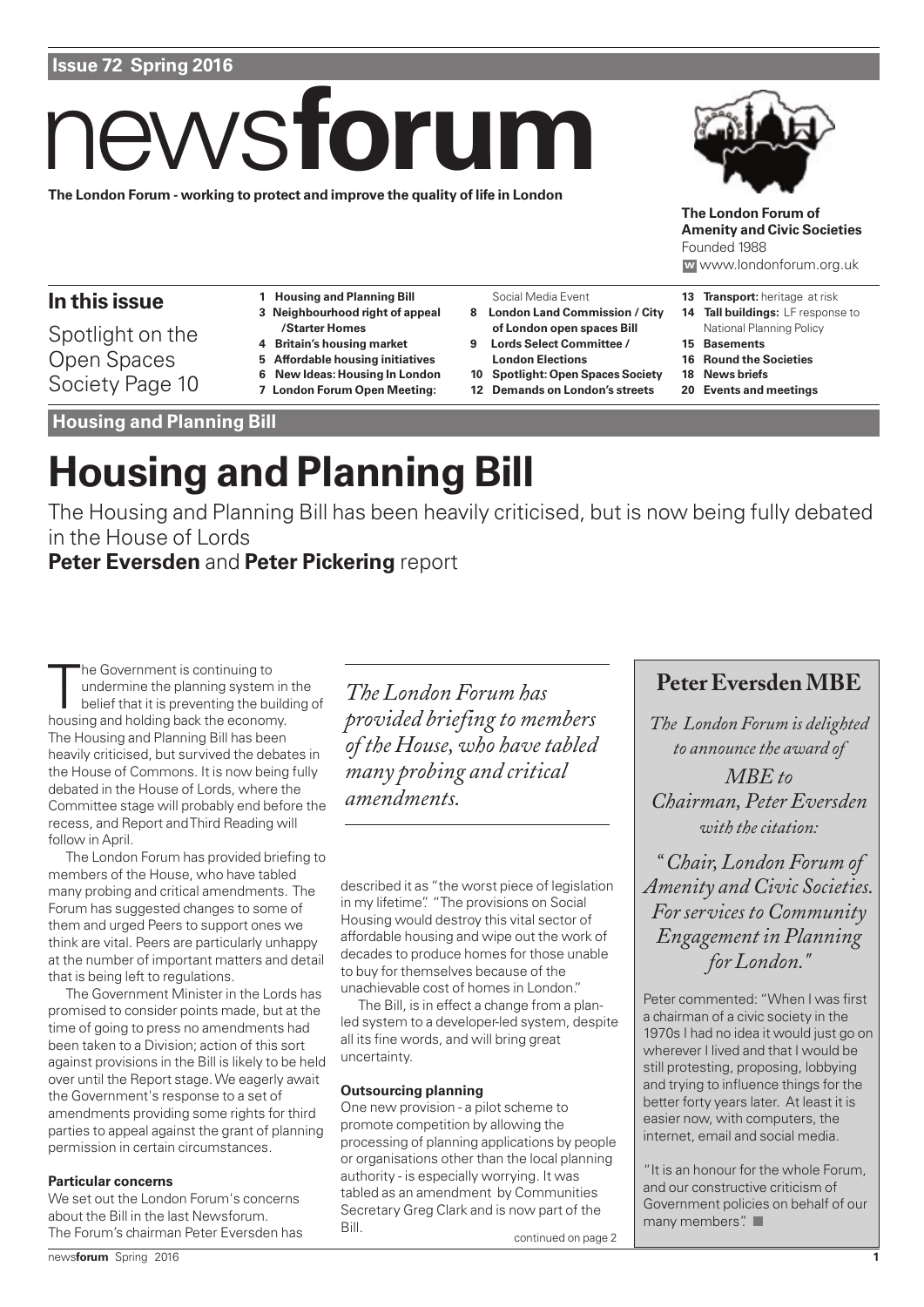# **Housing and Planning Bill** (cont)

It would enable applicants to take the processing of planning applications away from local authorities and choose an 'alternative provider' to do it. There is mention of a government approved provider. Local planning authorities participating in pilot schemes "may offer a guarantee to process planning applications more quickly in return for a higher fee (a 'fast-track' service)". Further details on how the pilots will run will be published after the consultation has closed.

While private providers could charge 'premium' rates to fast-track the processing of planning applications, any future increases in councils' fees for processing planning applications would be dependent on their performance in terms of speed and quality of decisions.

It is envisaged that the final decision on the application would still remain with the local planning authority, "to ensure decisions are taken locally and maintain the democratic link between local people and decision makers". But there is concern that a Planning Committee will feel almost bound to accept such a recommendation.

Ministers believe there is a lack of incentive for councils to improve and speed up their planning service leading to "drawn out applications and local frustration" for both housebuilders and individual applicants. They believe the proposals will increase local choice, boost housebuilding and, by making councils compete, speed up the planning application process.

Critics say these proposals are fundamentally undemocratic and will weaken the accountability of local planning services. The "alternative provider", appointed by the developer, will be assessing objections against their own clients' application.

There are calls instead for increased funds to enable local planning authorities to meet capacity requirements themselves rather than outsourcing to the private sector. If any London boroughs are included in a pilot scheme civic societies will have to monitor very carefully what happens, and give publicity to any untoward effects.

#### **Permission in principle**

The provision for 'permission in principle' to be granted for development on the basis of location, use (for housing) and amount, leaving details to be determined later, may be seriously damaging to proper planning much depends on how it will actually work, on which the Government has not so far been clear.

It is being left to secondary legislation no draft of which has yet appeared. It is feared that it will serve to override many of the things which are important for good planning, and which are currently achieved by conditions on the grant of planning permission.

The House of Lords has put down two amendments that would set some limits and mitigate the potential damage. One would prevent permission in principle being granted on brownfield sites with wildlife interest; the other would do the same in respect of land which is an important part of national infrastructure.

#### **Other provisions**

- Starter Homes to be considered "affordable" for planning purposes
- new thresholds for designating councils as poor performers
- extending permitted development rights for free schools
- more power to the Secretary of State and the Mayor of London to intervene in the preparation of local development plans

# **Upward Extensions**

A new Permitted Development Right

The Government has also launc<br>
consultation on a proposal from<br>
Department for Communities<br>
Local Government and the Mayor of he Government has also launched a consultation on a proposal from the Department for Communities and London, for a new Permitted Development Right in London, described as: an "innovative approach to supporting housing supply by providing greater freedom to 'build up' in London, reducing the pressure to 'build out'." It will allow householders to add "a limited number of storeys" to existing buildings in London without the need for planning permission and, by so doing, will "protect open spaces and the Green belt". It says nothing about Conservation Areas and little about historic buildings.

It claims that recent improvements have made the planning system simpler and quicker. The consultation is seeking to identify ways to make it even more flexible to support the delivery of new homes. How it will do this, or produce even one single unit of new housing, rather than simply larger houses, is unclear.

Currently developers are required to submit a planning application to the local planning authority if they want to extend a building upwards, above the height of an existing roofline.

The deadline for responses is 15 April. and can be made at

www.surveymonkey.co.uk/r/ **w** Z6SGGNB

Responses can be emailed to: londonupwardextensions@communities .gsi.gov.uk

### **Amendments put forward in the Lords**

- A right of appeal for parish councils or neighbourhood forums when an authority grants a planning application which does not accord with policies in an emerging or made neighbourhood plan.
- Bring back full planning control over conversions of offices to residential.
- Compensation to businesses expelled from such premises.
- A review of the effectiveness of empty dwelling management orders.
- Curbs on the granting of 'Permission in Principle' for land which is an important part of the national infrastructure.
- Widening 'starter homes' to home ownership more generally.
- Requirement of infrastructure for starter homes.
- An attempt to restrict the right to buy, and time-limit it.
- Measures to deal with overcrowding in shared rented property.
- Affordable housing to be a separate use class.
- Five year time limits for developing land with planning permission to prevent landbanking.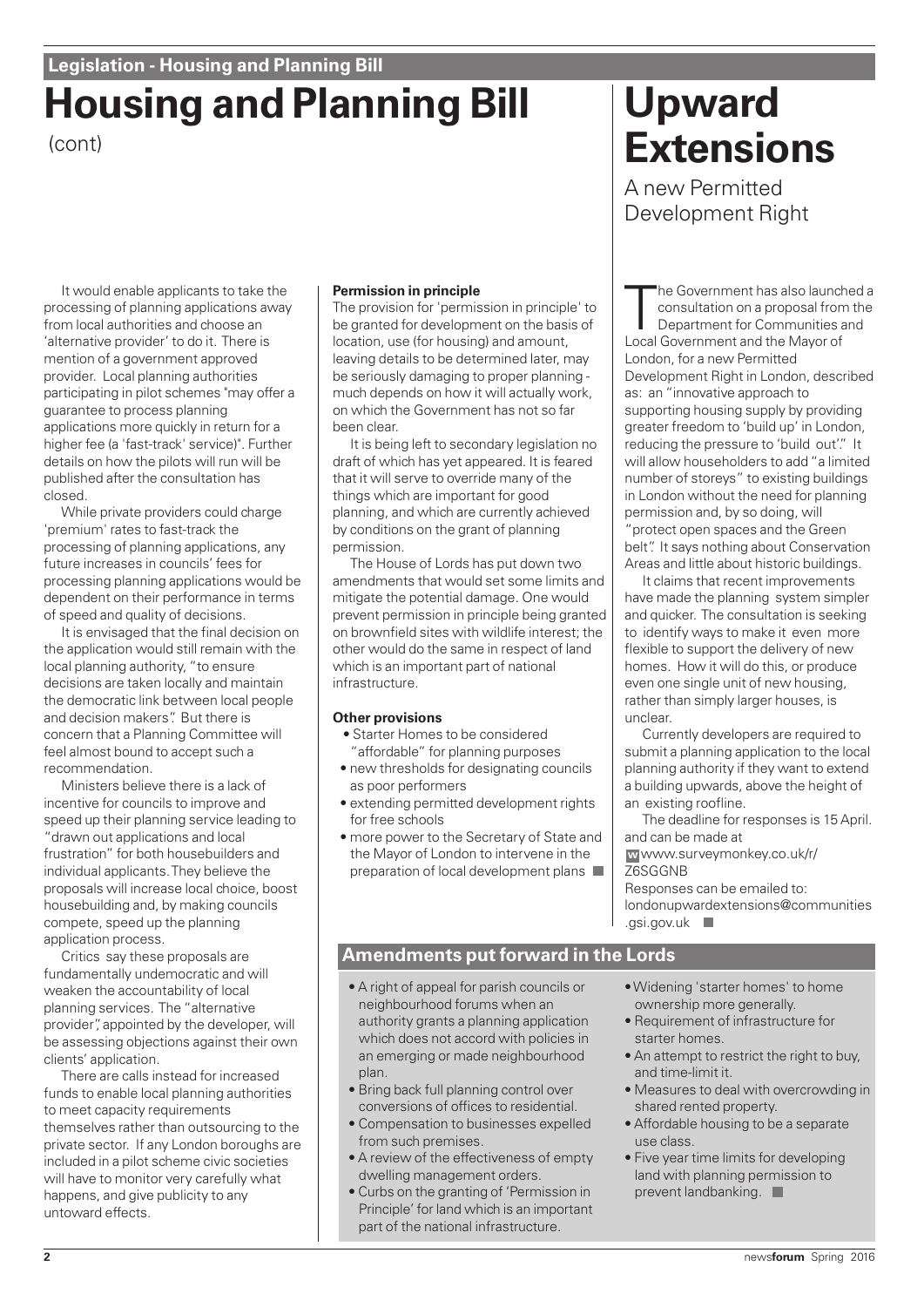# **Neighbourhood right of appeal**

Nick Herbert, Conservative MP for<br>Arundel and South Downs, table<br>amendments in the debate in<br>Any or truto bring in a Neighbourbo Arundel and South Downs, tabled amendments in the debate in January to try to bring in a Neighbourhood right of appeal, and similar amendments have been tabled in the House of Lords.

Mr Herbert argued that "People are told explicitly that they will have control and be able to determine where development goes". The integrity of the planning process "is undermined when speculative developers try to get in applications ahead of the completion of neighbourhood plans or even after they have been completed."

Local authorities, fearful of losing an appeal, allow schemes to go ahead against the public's wishes. This "undermines confidence in the whole policy of localism." Closing that loophole "would send a clear signal to developers that the abuse of the neighbourhood planning process is no longer allowed."

However the Minister argued that: "The system is already geared towards ensuring that communities' views are taken into account, and local authorities must respect that. If communities are concerned that their plans are not being respected as they should be, the Secretary of State has powers to intervene."

For the full report of the debate see http://www.publications.parliament.uk/ **w** pa/cm201516/cmhansrd/cm160105/ debtext/160105-0006.htm

### **Too few homes for social rent**

Only 9,590 homes were built for social rent across the country in 2014-15, according to government data. Chancellor Osborne's decision in June to cut housing association rents by 1 per cent per year, means that they can borrow less and build fewer houses.

In December the Office for Budget Responsibility acknowledged that fewer new homes will be built by housing associations over the next two years as a result of changes made in the autumn statement. Moreover figures collected by the Greater London Authority suggest that plans to redevelop London housing estates in the name of regeneration will see 7,326 social rented homes and another 1,389 in the "affordable" category lost.

# **Government urged to rethink plans for starter homes**

Starter Homes risk adding to further house price inflation

There is widespread concern that<br>Starter Homes and Help to Buy<br>schemes, key elements of the<br>Housing and Planning Bill, will lead to a here is widespread concern that Starter Homes and Help to Buy schemes, key elements of the significant reduction of social-rented stock, with a shift in housing tenure from affordable and social-rented housing to subsidised home-ownership. This will inevitably affect London's social structure, displacing lower income households and redistributing subsidy to the better-off.

Moreover the money from enforced council house and housing association sales will not necessarily be used to provide new social housing where it is needed. There is no requirement for the money to be spent in the borough where the sales occur.

#### **A critical consensus has emerged**

A critical consensus has emerged among experts and practitioners in every field, private and public, urging the government to rethink these plans. They will do nothing to alleviate the problems in London because home ownership is now beyond the financial reach of most first-time buyers even with these subsidies. They are inequitable, providing a big windfall to a lucky few, and are a questionable use of public money. Buyers will get a 20% cash subsidy and a subsidised mortgage, paid for by the taxpayer through the sale of highvalue rented council housing. The Help to Buy scheme has been roundly condemned on all sides and, is generally agreed, has already contributed to further house price inflation. The Construction Products Association, has noted that such subsidy schemes stimulate demand but do not necessarily increase supply.

#### **Savills**

Savills also criticised policies that "could distort the new homes sales market without significantly increasing the number of new homes delivered overall". The London Help to Buy scheme will not help low or even median earners in any London borough, because prices now exceed the maximum typically lent by mortgage providers. Lucian Cook, director of residential research said "It doesn't open the market....." "The regulated mortgage market limits who is able to get on to the housing ladder".

#### **The Lyons Commission**

Sir Michael Lyons' Commission, which includes leading figures from house builders, housing associations and councils, as well as investors and academics, has said "...if the government is going to invest in these properties it should be in perpetuity..." "Instead of giving a very limited number of people a windfall gain, this should be spread more evenly."

#### **Mark Field MP**

Mark Field, Conservative MP for the Cities of London and Westminster believes the policy is a threat to London's "social capital". He questioned whether it was right to sell-off social housing which had been built with private grants or philanthropic donations specifically for social homes. He also pointed out that allowing housing association tenants the Right to Buy their homes at discounted prices would be unfair to those in the private rented sector who at present have no such right.

#### **The press**

Financial Times (FT) commentators have been scathing on the issue. Neil Collins wrote: "It is the biggest housebuilding programme since the 1970s! Of all the fantasy constructs in George Osborne's spending review, this one is surely the prime site. Treasury wishes will not turn [money] into houses." He pointed out that private sector housebuilders' business model is essentially a way of making profits by capturing rising land values, not of meeting housing demand. For them "Chronic shortage is essential to keep prices going up. At present, they are actually slowing their rate of building."

In FT Money (February 13) Claer Barrett simply labelled the help to buy proposals as "one of the most perversely named policies ever". Even with the government offer of £600,000 most London property is still too expensive. By "stoking demand" the scheme risks pushing up London prices across the board.

And if the market starts to fall thousands of these buyers will find themselves in negative equity unable to repay the Government.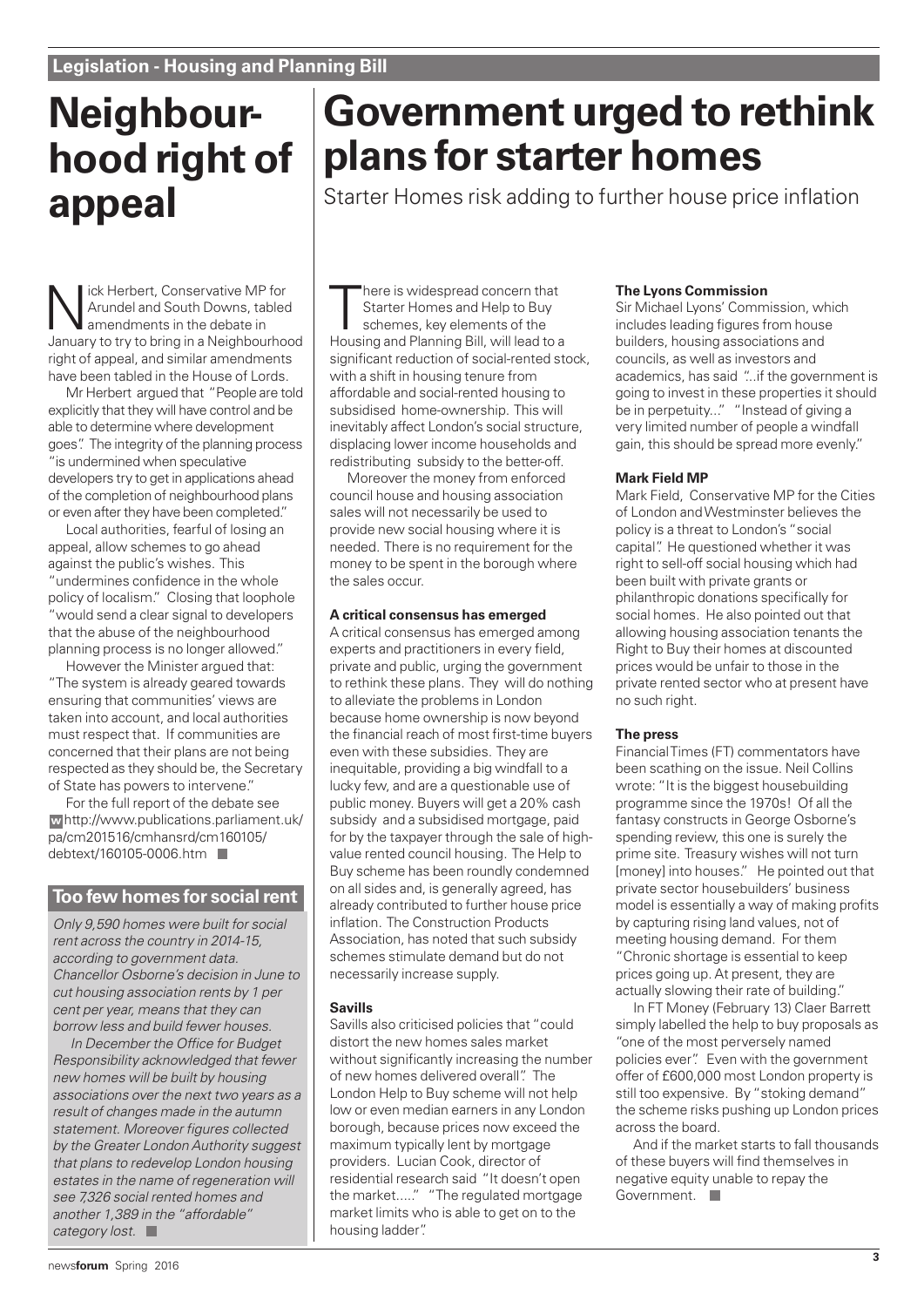# **Britain's dysfunctional housing market**

The housing crisis: **Helen Marcus** rounds up some of the claims, counter-claims and contradictions.

While the Government continues<br>
"shortage" and that the planning<br>
overtom is to blame: only if it is dismonted to assert that there is a housing "shortage" and that the planning system is to blame: - only if it is dismantled can enough houses be built, and only this will bring the prices down - recent reports and comments throw increasing doubt on this premise. There is little evidence for these assertions and increasing evidence that other factors such as speculation and an unbalanced economy may be more significant.

Housing, especially in the south of the country, has been turned into a tradable commodity rather than homes for people, and present policies are doing nothing to address the real problem and, many warn, are actually making things worse.

Population and housing statistics do not support the shortage claims. These figures are easy enough to find and check. (see Newsbriefs, page 19) Why does the Government ignore them? Or are the figures wrong? In which case why publish them?

The astonishing price difference in houses for sale in the north of the UK throws further doubt on current official explanations. House prices outside London "are not much higher than their pre-crisis peak" (The Times March 7).

The latest reports add more confusion: housebuilding is now said to be slowing down, (The Times March 3) and a lack of buyers is creating a glut at the top end of the market as the "Appetite for luxury flats dwindles" (FT February 29). "Brokers, developers and estate agents have begun to whisper that the tower blocks of luxury apartments in Battersea and Nine Elms in south London will struggle to find buyers." (The Times February 13). The FT reported on March 8 that developers are cancelling projects to convert offices to flats. No shortage there then.

Rightmove, the online estate agent, reported that the availability of two-bed homes is at its highest since 2007 apparently no shortage there either - with prices practically static. They suggest that the changing tax regime for buy-to-let investors might be the cause and higher stamp duty has dampened the market creating a window of opportunity "opening wider for first-time buyers" as it "starts to close" for buy-to-let investors.

*The planning system is there to preserve standards protect our environment and ensure safety; it is not merely a conveyor belt for developers' building permissions and profits.*

#### **Speculation**

Now there is talk of speculation as hedge funds have begun shorting shares on London's luxury housing market. Berkeley, which specialises in upmarket homes in the south-east and London has been targeted but there is also interest in mid-market housebuilders, and share prices of the UK's biggest real estate investment trusts fell. The FT said it "reflects fears that a wave of capital that has flowed into real estate in recent years may retreat" while The Times reported that "some wealthy foreign property buyers are leaving the market and [there is] speculation that prices are heading for a fall," a warning repeated on March 3 in the FT when they reported UBS's view that London property is overvalued.

#### **The "crisis" is not one of supply**

We reported in the last Newsforum the contention of Dr Andrew Lilico, of the Institute of Economic Affairs that the 'housing crisis' is not due to a shortage of dwellings, but to prices being unaffordable. Data on household and dwelling numbers show that far from being a shortage, there were, until recently, slightly more houses than households overall.

Gordon Gemmill, Emeritus Professor of Finance, University of Warwick, restated that case in a letter to the FT (December 14, 2015): "The 'crisis' is not one of supply. In each year from 1981 to 2008 the rate of growth of the housing stock in the UK was higher than the rate of growth of the population. There was actually a fall in the average size of household from 2.65 to 2.29 persons over the period to 2008. It is only since 2008 that population has grown

faster than the stock of dwellings, resulting in a small rise in persons per household to 2.30 by 2014". "House prices are being driven by speculative demand that is largely unrelated to extra population. The reason is that interest rates are so low that very large mortgages can be financed."

He too refutes the view that building more houses will reduce prices: "...research shows that the impact of extra building on house prices would be very small." "Building an extra 100,000 houses a year would make hardly any difference to the upward trajectory of prices." And indeed on March 4 The Times reported that the "Cost of a house keeps rising despite an increase in supply."

#### **Developers sitting on planning approvals**

Britain's biggest housebuilders are sitting on planning approvals for some 475,647 homes which they are not building, according to a Local Government Association (LGA) study (January 2016). There are already 270,000 London plots with planning permission, enough to solve any perceived "shortage" of housing for the next six years. Why are they are not being built? Because, as Thomas Aubrey, senior adviser at the Policy Network think-tank points out: "The government must also address the dysfunctional land market, as there remains every incentive for landowners to withhold land from the market once permission is granted, given it will increase in value as long as demand for housing rises."

Developers also hold landbanks of a further 600,000 plots for new homes. But the Stirling Ackroyd London New Homes Monitor (January 2016) shows the total number of planning applications to build new homes in London in 2015 was only 33,120, well short of the 42,000 yearly figure supposed to be needed. If the developers are not submitting applications for the plots they hold, planning officers can hardly be blamed for not granting approval.

Yet all of them - the Government, the Federation of Master Builders, the Home Builders Federation, Stirling Ackroyd - in the face of all the evidence to the contrary, continue to trot out the tired mantra that the "slow processing of planning applications" "remains the primary obstacle holding back the capital's housing aspirations." with "thousands of new homes 'stuck' awaiting final approval".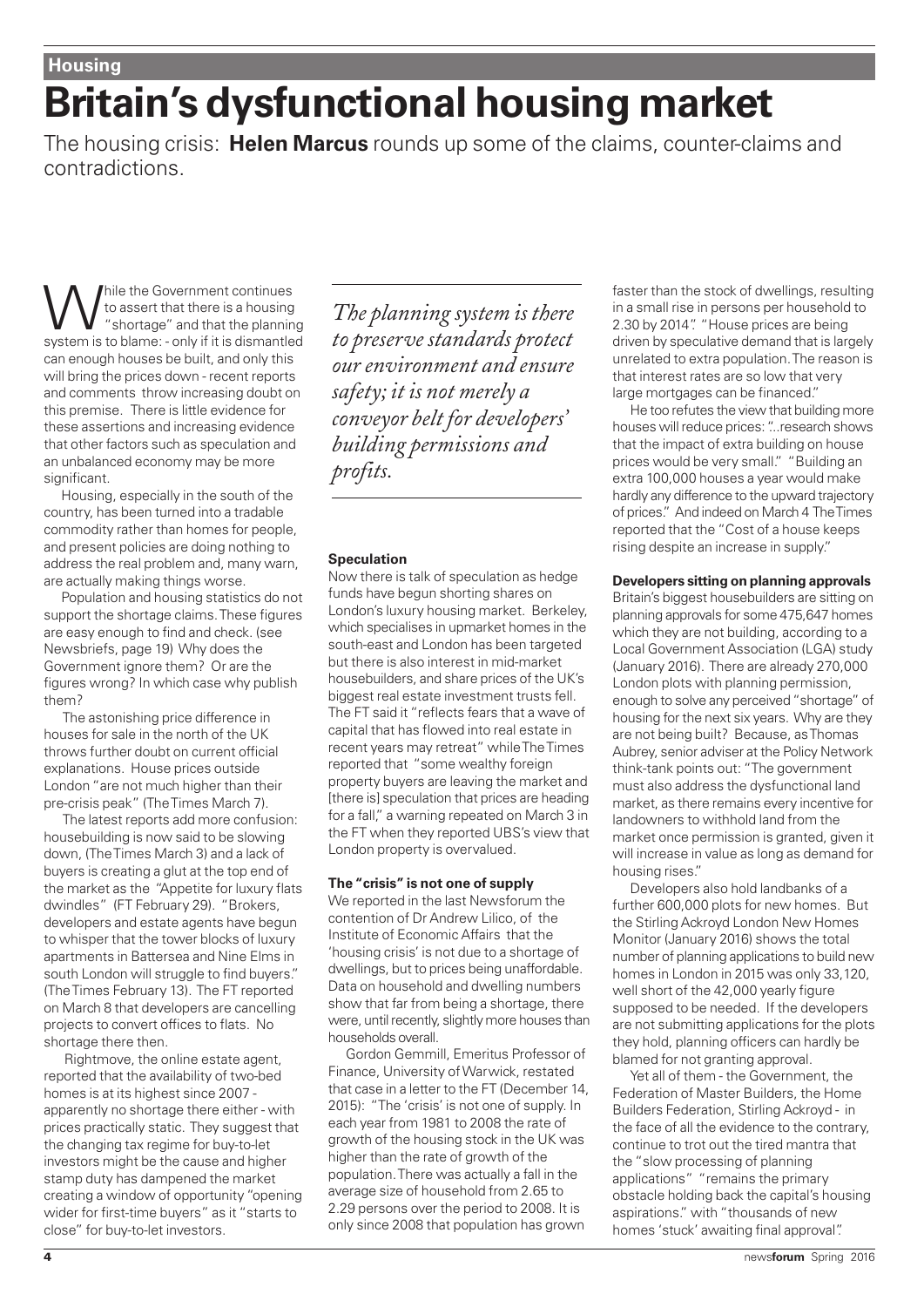# **Housing market (cont)**

#### **Shortage of skills**

But while still complaining about the planning system the development lobby has now added a new complaint to account for the lack of new houses: that a construction skills shortage is the "key constraint" to housebuilding; But how is that the fault of the Planning System?

#### **Councils fight back**

With builders finding excuses not to construct the homes they have planning permissions for, Councils are seeking to fight back against accusations that delays in planning are the key constraint to building enough homes. The LGA has called for local authorities to be handed powers to force developers to build homes more quickly, such as charging full council tax on unbuilt developments once the original planning permission expires.

Kensington and Chelsea and Islington councils have also taken steps to address the buy to leave problem. Using 2011 Census data and council tax returns Kensington and Chelsea has at least established the size of the problem: that 12 per cent of the borough's total housing stock is empty homes, although some of these may be second homes. Islington has adopted a Supplementary Planning Document requiring all new homes built within its boundaries to be regularly occupied in an attempt to prevent buy to leave.

#### **Lack of proper analysis**

Two thirds of planning applications in London were approved last year which seems a reasonable number. There may be any number of good reasons for the third of applications that were refused, or are stuck in the pipeline underresourcing of Planning Departments being a major factor - but there is no attempt at any proper analysis of what these might be. The planning system is there to preserve standards, protect our environment and ensure safety; it is not merely a conveyor belt for developers' building permissions and profits.

# **New Ideas For Housing In London**

Personal views of an international competition **Diane Burridge** finds some disturbing ideas and a continuing push for relaxing planning rules

y 2050, London is expected to be<br>
population of over 12 million. But even<br>
population of over 12 million. But even western Europe's first megacity - with a now there is a housing crisis, with 61% of new housing units being bought for investment purposes, and 95% of new build being flats. And let us not even start on the cost of housing.

An international competition to offer solutions to housing needs, organised by New London Architecture and the Mayor, drew over 220 submissions, of which 100 were shortlisted. Many of these ideas were recently on display at the Building Centre in Store Street. Submissions were arranged under the themes: Infilling; Densification; Infrastructure; Construction; Planning and Finance; and Delivery.

Depressingly (to me), the focus was on flats, flats and more flats, with not enough attention given to play areas, green and open spaces and meeting family needs. Who would want to start a family in London nowadays?

Suggestions included creating over 630,000 new homes by building units (flats) above, for example: schools and hospitals; transport interchanges; and existing retail surface car-parks. Owners of such sites could sell the air rights and share any profits.

Width and height could also be added to existing social housing, using pre-approved modular units made off-site. And the 730,000 semi-detached and detached houses in London could have in-fill between them or the owners could build in their gardens. Homeowners could be given more 'rights' to demolish and rebuild their homes to enable this densification. Other suggestions included: 'relaxing' planning rules on density; giving new design 'freedoms' to builders; allowing more 'fluid' housing schemes. (My italics.)

More imaginatively, London's road corridors could be reinvented into urban boulevards, with 6-8 storey buildings catering for mixed use. One brave suggestion would be to build corridors of houses in the centre of very wide roads. Fine, if you have access to an oxygen tank!

Additionally, London's 50 linear miles of rivers and canals, and its 150 hectares of 'developable' waterspace (docks, marinas and basins) could accommodate 7,500 affordable floating homes (two-bed costing £150,000 at current price levels). More bridges should be built in east London to connect both sides and open up currently marooned land for development. Of London's 34 bridges, only one is east of Tower Bridge. Fittingly, the Mayor in December 2015, unveiled TfL's plans

to build 13 new crossings by 2030. Sir Terry Farrell has estimated that there is potential for 47,000 homes within one and a quarter miles of a suggested Thamesmead/Barking bridge.

To build quickly and more cheaply, the use of pre-fabricated modular and stackable homes, with standardised components, were popular suggestions. Urban Space Management suggested 'up-cycled' shipping containers based on steel pillars; others suggested micro-homes, one step up from student accommodation.

One winning idea is to 'shift the focus' of planning rules which relate to transport accessibility (the PTAL ratings\*) to the promotion of 'active' transport - cycling and walking. In other words, greater housing densities should be allowed further away from public transport – fine, as long as you are fit to cycle or walk, and routes are safe and accessible, and it is not raining too much!

And, predictably, another winning submission was to build on the Green Belt. My immediate thoughts were how developers would welcome this, when land is so much more valuable in these areas, once planning permission is granted to build. And then - why not build on park land, as is being broached in some areas of London? We often forget what struggles went into having our lovely and world-renowned parks in London. I digress......

Other ideas included: car-free developments (over 93% of new developments in Hackney have been car-free); subterranean housing; housing on bridges and 3D 'parks' in high rise.

And so the push for relaxing planning rules continues, with little mention of rights to parks and accessible public transport, or what families actually want. Surely London's future prosperity will depend upon having mixed and affordable housing, green and accessible open spaces and an accessible public transport network.

Do we really want London to become a megacity, like so many sprawling and crowded large cities around the world? Isn't a national strategy now needed on population growth and the meeting of housing needs? These international ideas hopefully will aid such debates in the future.

http://www.newlondonarchitecture.org/ **w** news/2015/august-2015/new-ideas-forhousing-working-group

\*PTAL is an acronym for Public Transport Accessibility Level. The PTAL value combines information about how close public transport services are to a site and how frequent these services are.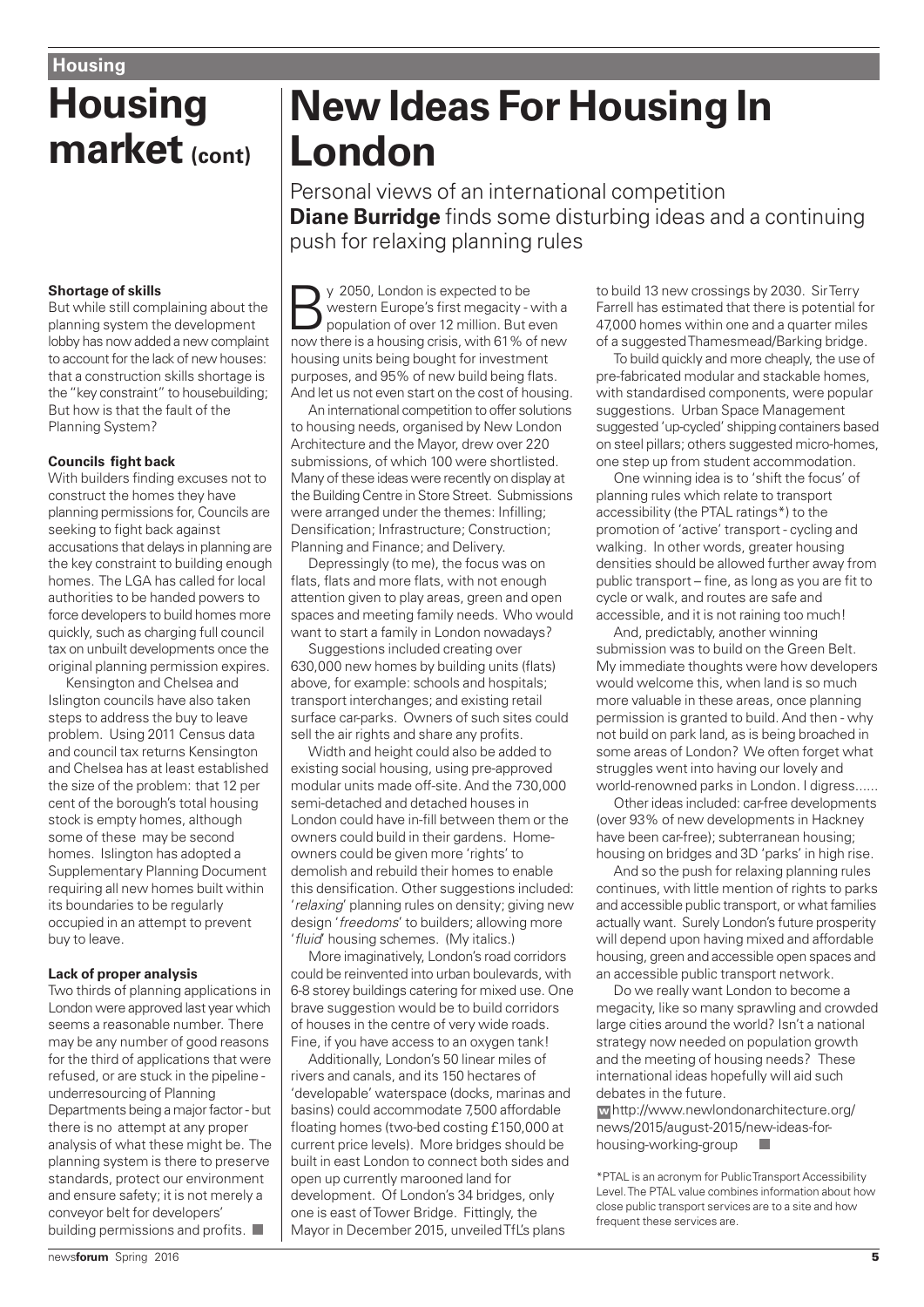# **New initiatives in buildto-rent homes market**

Will this be better news for generation rent? **Helen Marcus** reports

Institutional investors are increasing<br>becoming involved in the private ren<br>housing market in response to a<br>structural shift towards renting among nstitutional investors are increasingly becoming involved in the private rental housing market in response to a young people in Britain, and the new constraints on the "buy-to-let" market.

Researchers at Knight Frank said £15bn had been invested in the sector, with a further £50bn planned by 2020. The sector is currently dominated by individual, parttime landlords that own one property or a handful. In contrast, build-to-let consists of large blocks of flats that are purposebuilt and professionally run usually by pension funds and insurance companies.

The market is still small: in a nation of 26.7m households, there are 14,276 build-to-let units completed, under construction or planned in London and another 7,112 in the rest of the UK.

But the Autumn Statement with news that corporate landlords would be exempted from a new 3 per cent stamp duty charge levied on homes bought for buy-to-let investments may encourage more into the market.

Legal & General Capital (LGC) has teamed up with Dutch pension fund manager, PGGM to invest £600m in providing over 3,000 homes. PGGM has been in Built to Rent housing for over 40 years with strategic partnerships in the Netherlands and the US.

The partnership is planning the acquisition of numerous sites situated in well-connected urban locations where there is strong demand .

Paul Stanworth, managing director of LGC said: "The UK rental market, compared to the US and Europe, is dysfunctional, with ever increasing rents and increasingly poor accommodation."

Property companies are also moving into the sector. Grainger is seeking to transform itself into a corporate landlord. Other start-ups include Essential Living and Fizzy Living, an offshoot of a housing association. Asset manager M&G launched its UK Residential Property Fund in partnership with housebuilder Crest Nicholson in 2013 and has £300m of assets under management. Of its 13 investors, eight are local authority pension funds.

Hermes launched its Vista fund in the sector this year, which has a £200m pipeline and aims to expand by between £250m and £400m a year.

If such large-scale rental developments take off, they will partly replace the traditional UK tenancy experience - one of amateur landlords, converted Victorian flats and often poor management - with a more professional management and services such as gyms, storage and WiFi, already familiar to tenants in the US or Germany.

# **Integrity of 'viability' statements called into question**

Recent events at Bishopsgate Goodsyard are an example of doubts about the integrity of 'viability' statements. In their viability assessment the developers claimed that they would be justified in providing no affordable housing, but offered 10% out of "goodwill".

Tower Hamlets and Hackney Councils, the planning authorities, commissioned BNP Paribas to carry out an independent viability assessment which contradicted the developer's claims. BNPP found many discrepancies and identified 'distortion', 'double-counting' and a 'lack of transparency' throughout the developer's assessment. The developers exaggerated their costs and downplayed profits. BNPP found that more than 30% on site affordable housing with a further £12 million towards off-site provision

would be viable and that the developers could offer far more in S106 contributions than they currently are.

When it became clear that Tower Hamlets and Hackney Councils were recommending refusal, the Goodsyard plans were called in by the Mayor at the request of the developers, on the basis that the two local authorities were taking too long to reach a decision. The public hearing is being held this month.

Will the Mayor take all this into account or will he further undermine local democratic accountability by overriding the decisions of the borough Councils?

(Forum members may recall that viability was the subject of the London Forum Open meeting last October.)

# **'Viability' versus affordable homes Viability**

There is growing concern that Viability<br>assessments are being abused to the<br>detriment of local communities. In some<br>cases 'confidential' viability assessments are here is growing concern that Viability assessments are being abused to the detriment of local communities. In some

used to overestimate costs and avoid providing affordable housing. Such activity undermines the plan-led system by effectively determining the outcome of viability assessments before they are even seen by borough planners. Planning authorities are now taking steps to redress the problem.

#### **The London Borough Viability Group**

The London Borough Viability Group was formed in 2014 to consider best practice in the assessment of 'viability' in response to the increasing emphasis on it in the planning process. The group draws together planning, housing and surveying officers from councils across London. It has drawn up a draft London Borough Viability Protocol and is currently inviting comments as part of a consultation (until Sunday 20 March 2016).

It does not alter existing policies, but provides additional advice on the information requirements and approaches that local authorities intend to apply when assessing viability to promote consistency across London and public confidence in the process.

The protocol considers key issues such as procedure, transparency, development values and costs, developer profit, land value and the use of viability review mechanisms.

#### **The London Assembly Planning Committee**

is also proposing action. Its chair, Nicky Gavron, has written to the Mayor to urge him to bring forward Supplementary Planning Guidance (SPG) on viability assessments in London: "We believe that there is a strong case to be made for a new approach to viability, in particular one which considers benefits beyond profit for the developer and landowner."

#### **Action at borough level**

Meanwhile at borough level the Royal Borough of Greenwich has already taken steps with a new policy which will force developers to publish their viability assessments. Proposals falling short of the borough's 35% requirement of affordable housing will not be able to hide behind the "commercial sensitivity" excuse.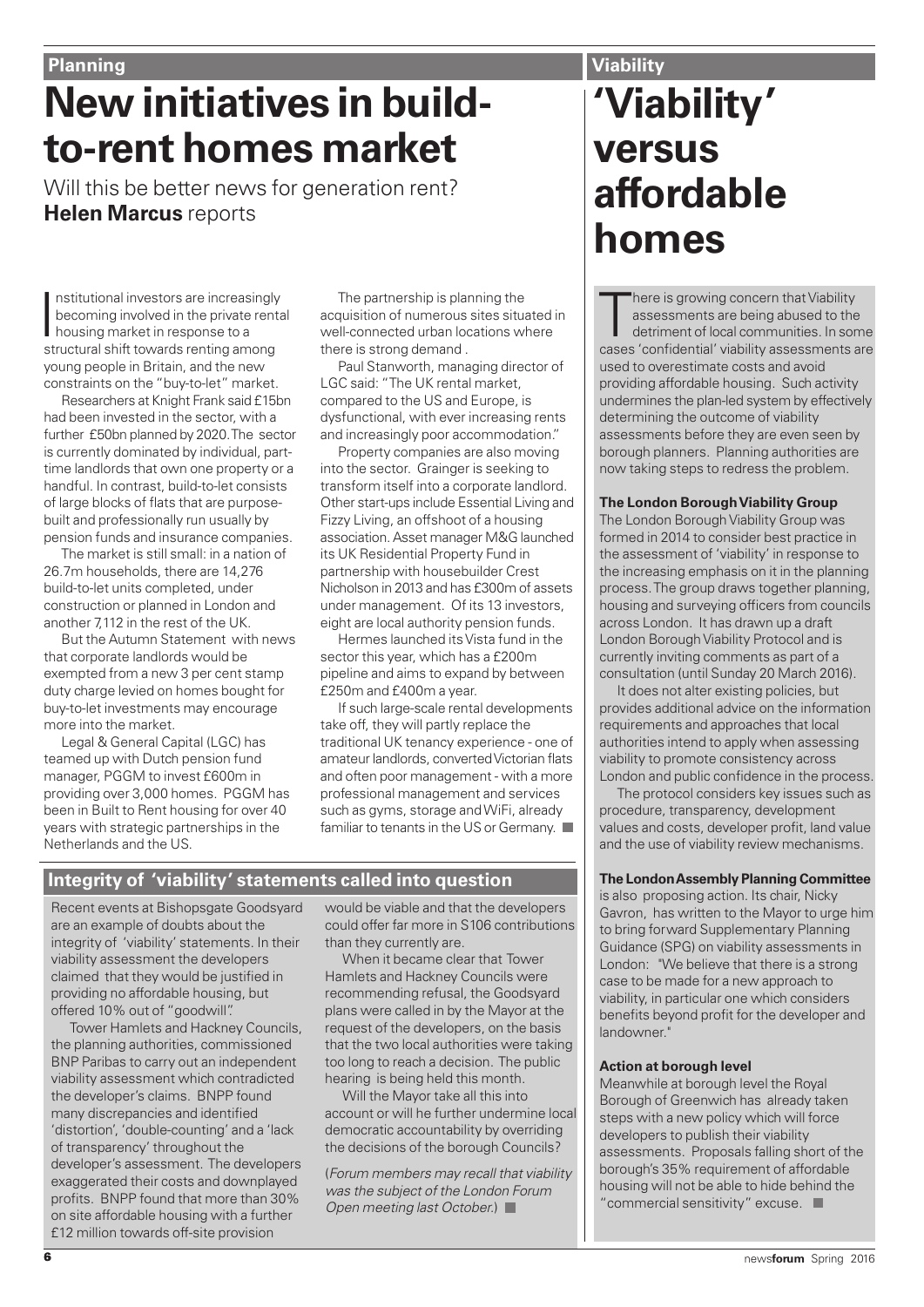# **London Forum Social Media Event**

The Gallery Tuesday 26th January 2016

**Michael Bach** (Chairman, LF Planning and Transport Committee) with guest speakers **John Knights** the Sheila McKechnie Foundation and **Barbara Weiss** of the Skyline Campaign; **Derek Chandler** and **Carol Rahn** (Battersea Society) report

John Knights worked for four years in<br>the Voluntary Sector then eleven<br>Home Office, Education and Cabinet Office ohn Knights worked for four years in the Voluntary Sector then eleven years in Government Departments before joining the Sheila McKechnie Foundation as head of Operations, which works to develop campaigning skills and promotes the rights of campaigners.

He began by considering the possible Social Media routes - e-mail, website and social media platforms - but warned that the last can lead to confusion.

A poll showed 50% response from a website against 20% for facebook and 15% for Twitter. Always remember that a reader will not want to spend a lot of time reading a message, even on a website, so keep it short:

- Use short sentences to help understanding.
- Always draft the message and if necessary redraft to make it effective.
- Set out in order the Problem, the Solution, the Urgency then a simple Ask.

38 Degrees: can be useful for a local campaign. Government petitions now go to Parliament: 10,000 signatures will get a response, 100,000 will get a debate (usually in Westminster Hall where attendance is typically lower than in the Chamber. Petitions get publicity but often do not change minds. However they can demonstrate the strength of support for the petition.

### **Society websites.**

The Pinner Association is a good example: built on simple software with an attractive front page, and eye-catching main image and "Welcome" text. It is good to put a list of Events on the front page.

Chelsea Society website includes Instagram images, Twitter feed, and events they are helping to promote for other organisations. Instagram can include other people's work; it makes your life easier and gives them a real boost. It is useful to compare your stats with relevant others.

### **Social Media platforms**

These provide the possibility of greater reach to potential supporters that watch for specific topics but you need to act frequently, and at times when your targets will respond: evenings and weekends are

*Consider your intentions. Who do you want to reach, what do you want them to do for you, what resources can you offer for their action for you?* 

usually the best. Consider your intentions: who do you want to reach? what do you want them to do for you? what resources can you offer for their action for you? Remember people participate in social media to present a particular image of themselves.

To attract users of mobile devices use something "visual" or eye-catching. Measure and check the responses and reactions. Aim to sign up "followers". Keep messages short and simple and use ideas likely to engage those that use Social Media. A "meme" can be very effective.

**Facebook** is the biggest Social Medium in the UK and still growing: 31.5m UK users. A very competitive scene but worth trying to establish a presence because of the large and varied audience. Use photos and videos; the best techniques are a brief story/ introduction with picture or video to give the story. "Likes" can range from 1000 to 10,000. It is possible to "post" questions and "follow" a story as it develops through "postings". Consider using advertising: it is possible to pay for an advertisement on the right hand side of the display. The cost is £300 but can be worth it to attract attention.

**Twitter** is smaller than facebook, 10m to 15m in UK. Frequent participation is needed to maintain interest. Responses are quick but messages are brief, so easily forgotten if not acted upon at once. It gets to many major influencers and is much used by journalists to catch latest events and trends. Postings are short so the message must be brief and specific, but attractive to potential readers. Use Visual data but keep it clear and simple: photos,

quotes, also stats overlays on images or quotes, as these do not always count against the character limit and can be eyecatching. Use a #(hashtag) to group people or messages. Linked In is also good for reaching groups

**YouTube** has 1bn subscribers; 1/3 use the Internet. Videos are the most effective great for reaching the younger audience. 51% of users are under 34 (2013 figure). Good for providing information for a campaign. Use subtitles and a short, strong introduction, use real people celebrities if you can get them. There are useful free websites.

#### **Expectations**

John Knights said his organisation expects about 25% of recipients to open email and 10% to go to a website (they use email mostly to drive traffic to the website). Other organisations get much higher view rates.

**The second speaker** was Barbara Weiss of the Skyline Campaign who described how the campaign - against 200 proposed tall buildings planned for London developed, and the current Campaign against the Paddington Pole (catchy names are very helpful)

The priority was a manifesto and a large number of prestigious signatories followed by an awareness-raising campaign with a series of articles in the Journal of Architecture and newspapers to put pressure on decision-makers such as the Mayor.

Having raised the level of interest this had to be maintained. Communications/ PR, Press contacts, Website, Logo, Radio, Personal contact, Attending Hustings, Twitter, Linked-in, and facebook. She too emphasised that images are important. The advice was to AVOID CAPITAL LETTERS.

Peter Eversden thanked the speakers. He demonstrated how he had used Twitter to raise issues with Councils and service providers. Retweeting is useful for adding comment and alerting other groups by including their @ identity, and bitly.com can be used to shorten URLs for tweets. London Forum's web site updates page shows examples. Council e-petitions should be used also.  $\Box$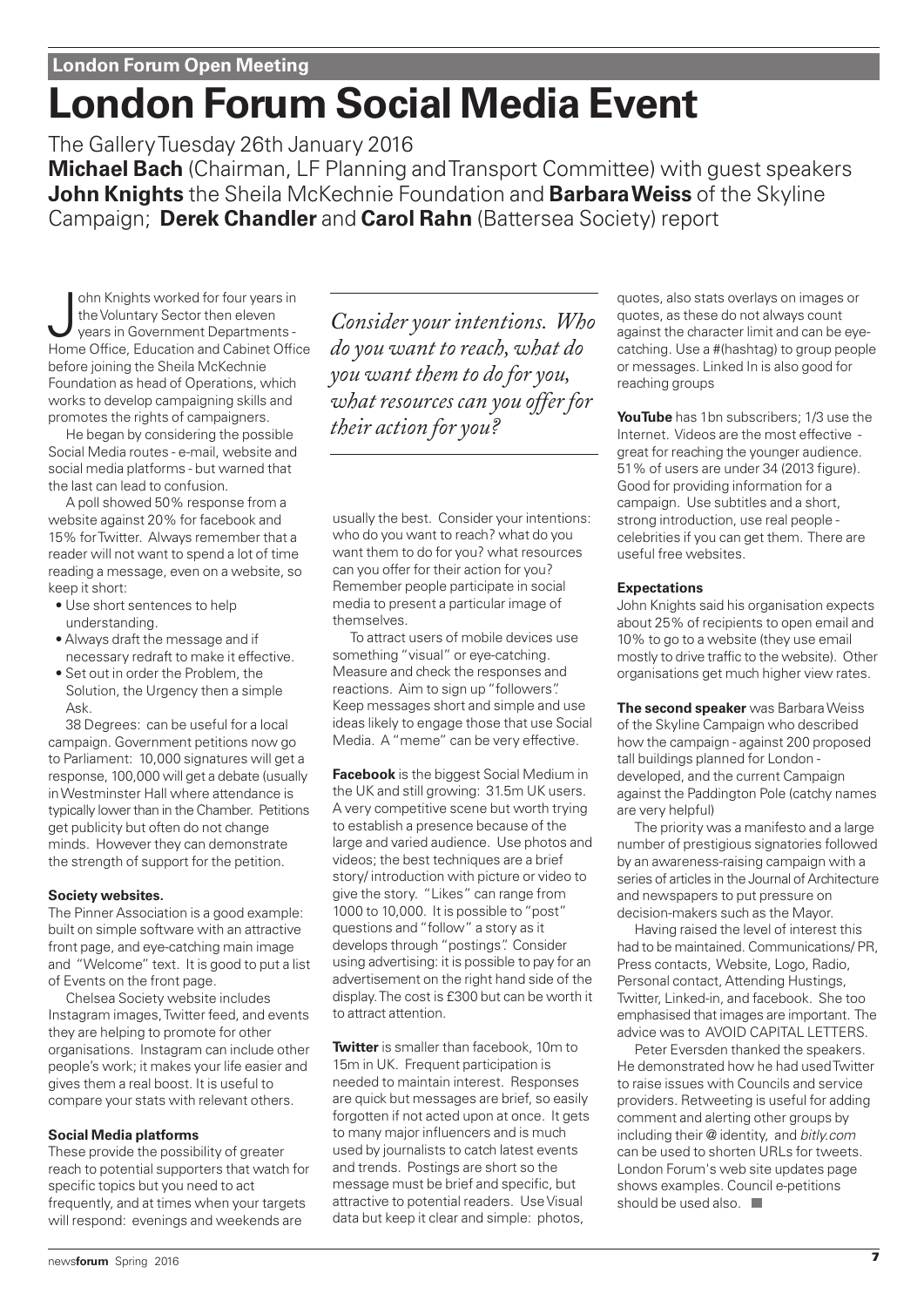# **What is the London Land Commission up to?** by **Helen Marcus**

When the London Land<br>
(see Newsforum 70 S<br>
(see Newsforum 70 S<br>
(see Newsforum 70 S Commission was set up last year (see Newsforum 70 Summer 2015 ) we were told, specifically, that its key role would be to seek to identify commercial and industrial public sector brownfield land that is no longer needed in London and could be redeveloped, and create a register of this land.

Its Terms of Reference spelled this out in the Minutes of 13 July 2015:

"That the defined priority areas, as outlined in the work programme, namely: (i) Developing a robust brownfield register for publically owned land;

(ii) Establishing a priority strategy for public land release (around transport nodes and within Housing Zones and Opportunity Areas);

(iii) Exploring opportunities for collaboration and changes to improve procurement activities to accelerate new housing supply; and

(iv) Developing a capital investment programme to incentivise land release, match funded by GLA"

These aims are repeated unaltered in every subsequent paper. The minutes of 19 January 2016 emphasize again:

The Commission received a report outlining the progress made in establishing a London Land Commission register as a single source of data to identify publically owned brownfield land.

In January a map showing the "first release of the London Land Commission Register sites that have been identified" was available to view on the website.

It is a shock therefore, and of great concern, to find that this map lists parks and MOL in a quite random and inexplicable way, including Golf courses and allotments. It also appears to contain errors.

Almost every open space in London appears to have been identified as containing "developable land" including Holland Park, Hampstead Heath, Victoria Park, Valentine's Park and Hainault Forest, Redbridge, and Wimbledon Common. It raises several deeply concerning questions:

- Savills have been involved with this project from the beginning. Why?
- Whole sections of the minutes of January 2016 are withheld from public scrutiny with the message: "This paper is reserved from publication as it is considered that it may be exempt from disclosure under the Freedom of Information Act." Why?
- Why are parks and open spaces in any such list at all?

A press release on a website called

http://www.publicnow.com/ states **w** that: "The Mayor has released all of his developable land, [my italic] which is: - 414 hectares of land

- 50,000 new homes to house 125,000 Londoners

- 7 million sq mtrs of new workspace to create 60,000 new jobs

- 14 schools for 9,000 students
- 100,000 construction jobs

- 11 new green parks covering 44 hectares"

Again, why do "green parks" appear on a list of "developable land"?

The press release referred to above also states, ominously, that the register has also been "praised by developers in London who have already begun using it and found it a useful tool to identify the scale of public land available and to plan ahead in order to maximise its use for housing."

In view of the onslaught on the planning system currently underway, and open spaces under increasing threat (see Spotlight, page 10) such unexplained activity and the involvement in it of the commercial sector can only arouse suspicion of some untoward ulterior motive.

https://maps.london.gov.uk/webmaps/ **w** LLC/

# **City of London Corporation Open Spaces Bill 2015-16**

The City of London Corporation owns open spaces all over London amounting to almost 11,000 acres. They attract an estimated 23 million visits every year. Most are run as registered charities and are largely governed under special Acts of Parliament, many of which date back to the 1870s. These include for instance, the Hampstead Heath Act 1871, the Corporation of London (Open Spaces) Act 1878 and the Epping Forest Acts 1878 and 1880. Further powers were obtained from Parliament in the 1930s and 1970s.

Although the legislation has generally stood the test of time in recent years the City feels that there are certain areas where the Corporation's legal powers need to be clarified and brought up to date. They are therefore promoting a private Bill with the aim of :

• Clarifying the general management powers available to the City Corporation in the Open Spaces.

- Providing greater flexibility to generate revenue for the benefit of the Open Spaces, in a way that does not undermine their use for public recreation and enjoyment.
- Providing more efficient and effective tools to deal with crime, anti-social behaviour and nuisance in the Open Spaces.

While the first and third aims are generally welcomed the second one, to generate revenue, may be of concern, coming as it does at a time when parks generally are under enormous pressure to stage events to raise money.

The Heath & Hampstead Society and the Open Spaces Spciety have had discussions with the City and say they achieved some necessary changes.

The H&HS were at first concerned that ostensible protections in the Bill for the promotion of Heath "events" such as

entertainments as well as conferences, exhibitions and filming, were "vague and essentially subjective criteria" and were "an unacceptable qualification upon section 12 of the 1871 Hampstead Heath Act". They urged the City to re-draft clause 7 of the Bill so that events are restricted to the existing fringes of the Heath, the fairgrounds and car parks, where such events have tradtionally been staged.

The Bill was presented on 21 January 2016 and had its first reading on 22 January 2016. The Second Reading took place unopposed on 2 February 2016. The next stage will be a bill committee. Formal consultation with interested parties on the final proposals will be part of the Parliamentary process.

More information can be found on the Parliamentary web page and also the City of London website.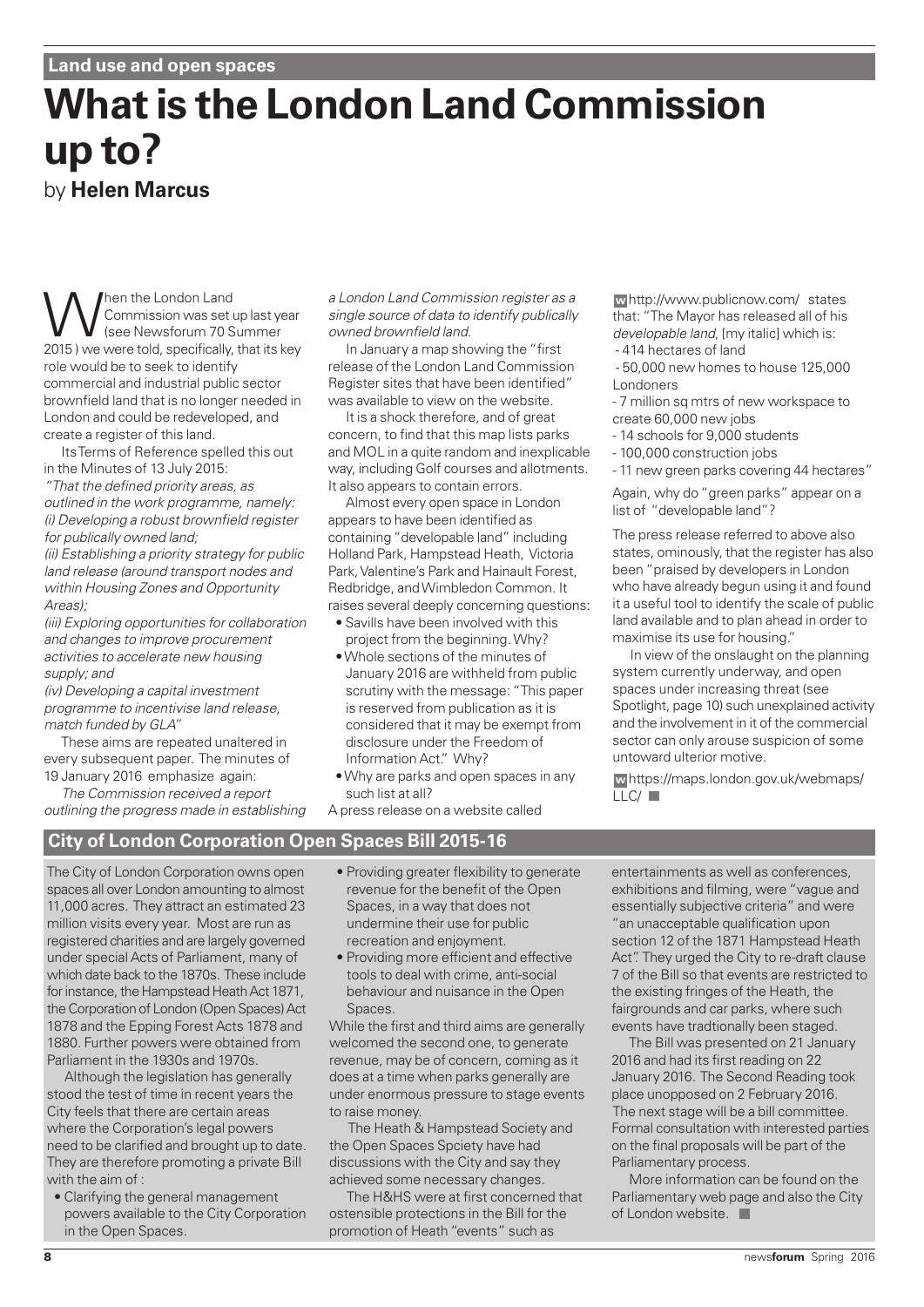### **Mayor and GLA elections**

# **National Policy for the Built Environment**

House of Lords Select Committee - Building better places

The Select Committee was appoin<br>by the House in June 2015 "to<br>consider the development and<br>implementation of a National Policy for he Select Committee was appointed by the House in June 2015 "to consider the development and the Built nvironment, and to make recommendations", focusing on England. They have looked at the impact of national policy upon local authorities and other sub-national agencies and organisations that play a part in developing and maintaining the built environment.

They make it clear that they were not established to scrutinise the Housing and Planning Bill although provisions in it could potentially have an impact upon some of the topics they considered. But they received evidence relevant to the ongoing discussions of the Bill's provisions, and have addressed much that is relevant to it.

#### **Extracts from their findings**

"It is widely acknowledged that the quality of life, prosperity, health and wellbeing of an individual is heavily influenced by the 'place' in which they live or work. Policy towards the built environment in England is not the sole preserve of any one Government department.

"There is an urgent need to coordinate and reconcile policy across numerous different areas and priorities. Recently, however, one priority has become dominant in debates concerning built environment policy. Increasing the overall supply of housing, and the speed at which housing is delivered, is a central part of the Government's policy agenda.

"The private sector, throughout the post-war period, has very rarely achieved the delivery of 200,000 homes a year. We do not believe the Government can deliver the change required for housing supply without taking measures to allow local authorities and housing associations each to play their full part in delivering new homes."

They say that Government has so far failed to address the gap between planning permissions granted and new homes built and recommend measures intended to address this and other barriers to increasing the number of housing completions.

"More fundamentally, however, we are concerned that the overall emphasis on speed and quantity of housing supply

appears to threaten place-making itself, along with sustainable planning for the long-term and the delivery of high quality and design standards. The Government is pursuing a deregulatory agenda as seen, for example, in the introduction of more flexible arrangements for office to residential conversions and the strong policy emphasis placed on the financial viability of new developments.

"These changes, however, [are] progressively diluting the capacity of local authorities to scrutinise new developments, to safeguard quality and sustainability and to ensure that proposals contribute to an overall and beneficial sense of place. Speed need not come at the expense of quality, and a short-sighted approach runs the risk of repeating the mistakes of the past."

#### **Recommendations**

"We believe it is important that the Government sets high standards for the built environment... This should begin with much better coordination of policy across the various Government departments that have an impact upon the built environment.

"We recommend the appointment of a Chief Built Environment Adviser, appointed to integrate policy across central Government departments, to act as a champion for higher standards and to promote good practice.

"Across England, ... local authority planning departments have been diminished by funding cuts, leading to a loss in capacity and skills. We believe that local authorities need to play a key role in establishing an ambitious 'vision' for their area... We would like to see the planning profession regain the status and prestige it deserves."

They recommend measures intended to address funding, skills and capacity problems and promote greater joint working between departments; and a number of strategies for improvement to the public realm.  $\blacksquare$ 

The full report can be found at: http://www.publications.parliament.uk/ **w** pa/ld201516/ldselect/ldbuilt/100/100.pdf

### **A** new Mayor and Greater London<br>Assembly will be elected on 5th<br>May.<br>Much of the business of the Greater **Assembly will be elected on 5th May.**

Much of the business of the Greater London Authority is in the process of closing down, and will not restart in earnest until the summer.

Members of the London Forum Committee are putting questions to the candidates on such important matters as their policy on tall buildings. We are holding a Hustings on 22nd March.

Whoever becomes Mayor, the Forum will have to build contacts and relationships with him or her, and with the new personnel at City Hall.

There will have to be a new London Plan, and the Forum will be much engaged in the long process of drafting and approving it. There are busy times ahead.

*" The Government is pursuing a deregulatory agenda..." "These changes, however, [are] progressively diluting the capacity of local authorities to scrutinise new developments, to safeguard quality and sustainability and to ensure that proposals contribute to an overall and beneficial sense of place. Speed need not come at the expense of quality"*

**House of Lords Select Committee Report**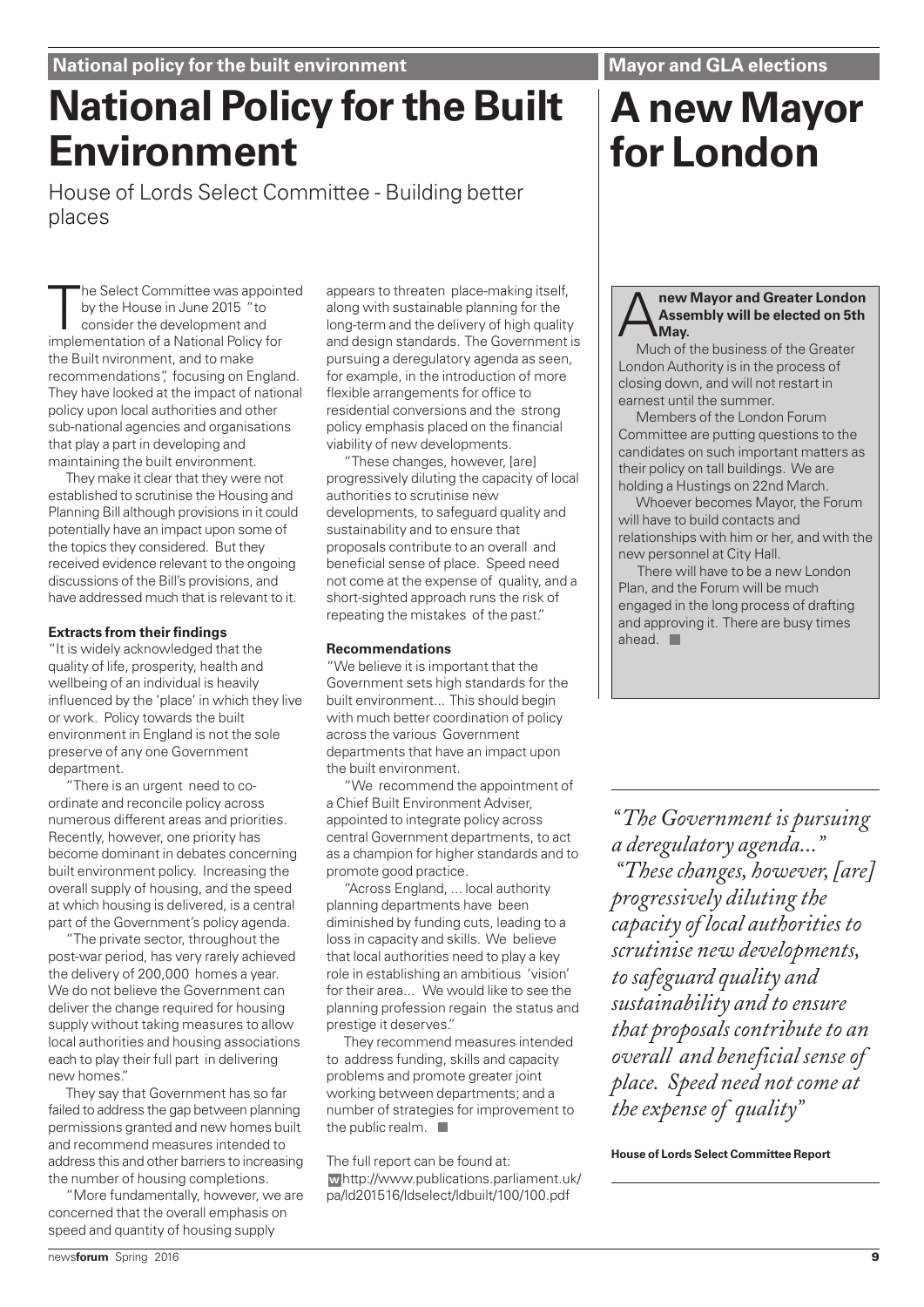# **Spotlight on the Open Spaces Society**

The Open Spaces Society, Britain's oldest national conservation body, celebrated its 150th anniversary in 2015,

# by **Kate Ashbrook**

Throughout its history the Open<br>Society has adopted a mix of<br>methods to champion its cause:<br>direct action, drafting legislation, lobbying hroughout its history the Open Society has adopted a mix of methods to champion its cause: and publicity and, nowadays, social media.

It was formed as the Commons Preservation Society in 1865, initially to fight for London's commons which in the mid-nineteenth century were threatened with building development and exploitation for minerals. Its early victories included Hampstead Heath, Wimbledon Common and Epping Forest - but it soon spread its wings far beyond London, to encompass the whole of England and Wales. It was influential in parliament, winning new laws to protect commons, and had many successes in the courts as it engaged top lawyers to fight its cause. It even resorted to direct action, hiring a band of navvies to pull down unlawful fences on Berkhamsted Common, Hertfordshire, in the middle of the night on 6 March 1866.

#### **The public value of Commons**

Commons are a special type of privatelyowned land over which others have rights such as grazing, collecting wood and bracken and digging peat. Once much of the land was common but following the inclosure movement only a fraction survives. Commons are of immense public value for their natural beauty, wildlife and archaeology and for public enjoyment. Thanks to the Society's efforts they have their own laws and protection.

#### **Early campaigns**

The Manchester Corporation Waterworks Act 1879 allowed the construction of a reservoir at Thirlmere in the Lake District. The Society won compensating clauses giving the public a right of access to the adjoining common land - these set an invaluable precedent for future bills, securing access to many other commons when developments were authorised.

In 1895 the Society's early activists, Robert Hunter and Octavia Hill, went on to form the National Trust as a landholding body - so there would be no National Trust were it not for the Open Spaces Society. Local committees of the Society raised funds to buy land and pass it to the National Trust, thereby rescuing it for the

*The Society's work is needed now more than ever. With paths and open spaces under increasing threat the Society campaigns for better laws to protect them.*

nation. Hindhead Common, Surrey; Pentire Head, Cornwall and Mow Cop, Staffordshire, are examples of this.

#### **The Society extends its interest**

At the end of the nineteenth century the Society extended its interest to public paths and won laws ensuring that routes were mapped and recorded and that there was a process to claim them - for paths are public highways in law and have the same protection as roads. In 1899 the Society merged with the National Footpaths Society to form the Commons and Footpaths Preservation Society. Local groups were created to defend the paths.

#### **New directions**

Amid all this immense technical work, the Society was oblivious to the growing popularity of hiking among people who wanted to escape into the countryside and not become entangled in the law. Thus the Ramblers' Association, formed in 1935, eclipsed the legalistic and cautious Commons Society, although the latter remained the principal body concerned with the technical essentials. The Kinder Scout mass trespass of 1932 (which the Society and Ramblers did not support) was part of the growing movement for free access to the hills. Rallies throughout the 1930s publicised the outrageous way in which walkers were excluded.

By the mid twentieth century, the Society was pressing the government to designate national parks, provide rights of access to open country, and introduce official maps of public paths. These aims were partially realised in the National Parks and Access to the Countryside Act 1949.

The Society went on to advocate the recording of commons, which was at last achieved in the 1965 Commons Registration Act, although the period for registration was an inadequate three years. Consequently, many errors were made which are still being corrected.

#### **Setting up the Common Land Forum**

In the early 1980s the Society initiated and served on the Common Land Forum, a gathering of all the interests in commons which thrashed out agreed proposals for legislation, to give the public the right to walk on all commons and provide for their management. Eventually, the right to walk on commons and some open country in England and Wales was won in the Countryside and Rights of Way Act 2000.

#### **1965 Commons Registration Act**

The Commons Registration Act 1965 defined village greens as land on which local people have enjoyed informal recreation without challenge or permission for 20 years. Once the land is registered that use is enshrined as a legal right and the green is protected from development.

A major blow was the draconian Growth and Infrastructure Act 2013 which stopped people from applying to register greens in England where the land is threatened with development. However in 2015 the Society managed to prevent the Welsh Government from copying Westminster, so Welsh green spaces have more protection than English ones.

The Society's work is needed now more than ever. With paths and open spaces under increasing threat the Society campaigns for better laws to protect them and it lobbies for the government and local authorities to invest in them while providing support and advice for its members' battles. At this time of austerity the Society believes it is a false economy to cut the budgets for open spaces and paths, which are vital to people's health and happiness.

#### **Defending commons worldwide**

Common land, in a strictly legal sense, exists only in England and Wales, but common resources are present all over the planet—they may be land, water, air,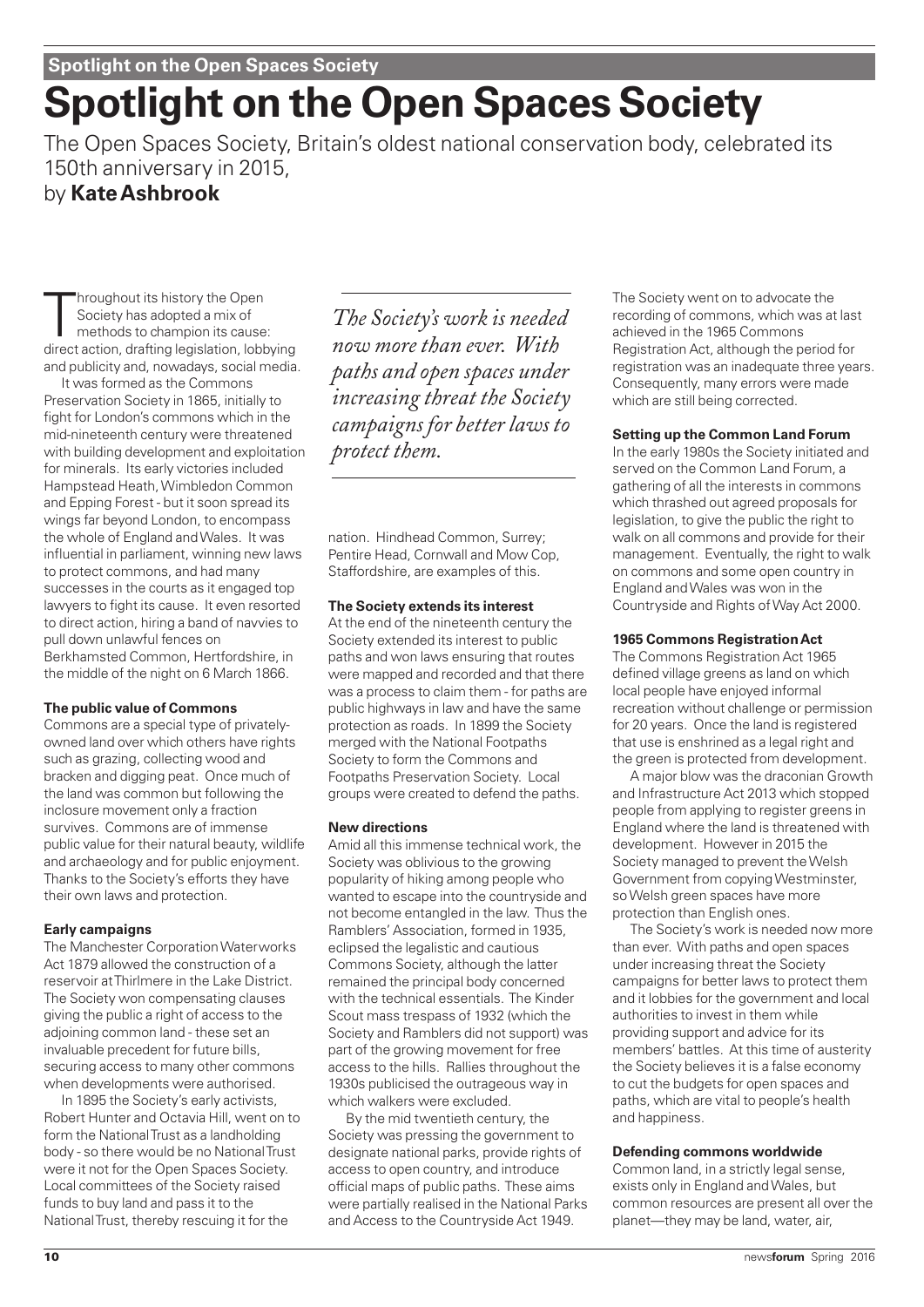# **Profile**



# **The Open Spaces Society**

**Contact**: Kate Ashbrook **email:** hq@oss.org.uk **<sup>w</sup> website**: www.oss.org.uk

knowledge, gene pools or the internet. Today the Society is part of a growing campaign to defend global commons and to help communities worldwide to protect and nurture their common resources.

#### **Members' vital role**

In Britain the Society's dream is of a land where everyone has open space close to their home, every public path is recorded and protected, and commons are well-managed and in good heart. The Society relies on the generosity of its members and supporters to enable it to continue the crusade it started 150 years ago.

#### **Books to mark the anniversary**

The Society has published two books to mark its anniversary: Saving Open Spaces and Common Land (£5 each or £8 for two). A third, Village Greens, is to be published in spring 2016.



Sir Robert Hunter Above: Hampstead Heath Below: Ambresbury Banks, the remains of an Iron Age hill fort in Epping Forest,



George Shaw Lefevre, MP (Later Lord Eversley)



Octavia Hill







**Age:** 150, born as the Commons Preservation Society, later becoming the Commons, Open Spaces and Footpaths Preservation Society and finally the Open Spaces Society.

**Circumstances of Birth:** The end of the inclosure movement and the start of the era when commons and open spaces were being excavated for minerals and developed for industry and housing. The Victorian population was becoming more mobile and venturing further into the outdoors for recreation. George Shaw Lefevre, MP for Reading and minister in Gladstone's government(s), saw that action was needed to protect London's threatened open spaces.

**Biggest Successes:** Saved London's green spaces - Hampstead Heath, Wimbledon Common, Epping Forest; won laws to enable the public to claim public paths (1932); to secure the recording of them (1949), to require the registration of all commons (1965), greater freedom to roam (2000) and to improve the protection of commons from unlawful works (2006). Stopped the Welsh government from preventing the registration of village greens where development is threatened (2015).

**Biggest Disappointments/Frustrations:** Local authorities still have no duty to enforce against unlawful works on commons. The Growth and Infrastructure Act 2013 banned applications to register land as village green where development is threatened. The government has failed to spell out in the National Planning Policy Framework how we can win Local Green Space. The definitive maps of public paths are to be closed in 2026 to claims based on historical evidence. The government is obsessed with the economy and development to the detriment of open spaces.

**Present Preoccupations:** saving green spaces from development, persuading Westminster and Welsh governments fully to implement laws for registration of lost commons, claiming public paths for definitive map closure in 2026.

**Working Details:** membership c2,000 including organisations and local councils who benefit from the Society's support and advice; registered charity and limited company, based Henley-on-Thames. Annual subscription: £33 individual, £45 local group. Five staff and 33 local correspondents, publishes tri-annual Open Space magazine, occasional papers, Facebook and twitter.

**Special Characteristics:** small, nimble and unbureaucratic with rapid response, prepared to be outspoken and to go where others fear to tread.

Last Word: If we allow our commons, green spaces and paths to be sacrificed to short-term gain, we shoot ourselves, and future generations, in the feet.  $\Box$ 

news**forum** Spring 2016 **11**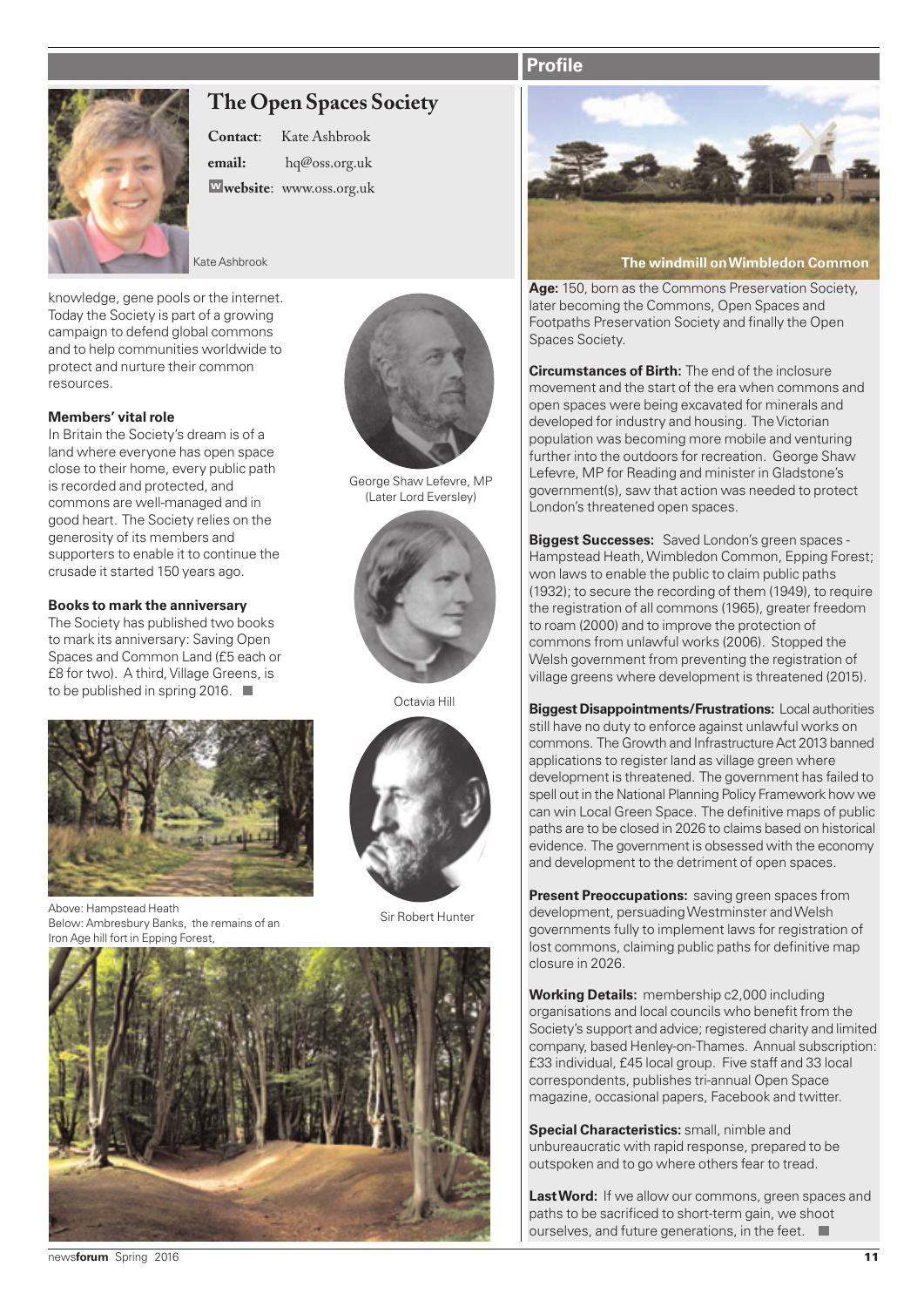# **Increasing and conflicting demands for London's streets?**

**Diane Burridge** reports on a conference and an exhibition

Streets (public roads) make up more<br>
and demand for this space continues<br>
to increase By 2041 there are prodicted to than 80% of London's public space to increase. By 2041 there are predicted to be 32 million separate trips each day on London's streets compared with 26 million today.

How can London's streets cater for the increasing, and often conflicting, demands of pedestrians, cyclists, buses, and private and commercial vehicles? To try to find some answers, in January 2016, Urban Design London held a conference titled: Challenging Practice – Street Design; and in February 2016, Transport for London with New London Architecture organised an exhibition at the Building Centre titled: Streets Ahead - the Future of London's Roads.

#### **Varying solutions**

Views on what to do vary greatly - from the Institute of Economic Affairs ('Seeing Red' report, 2015) which calls for most traffic controls to be taken away, to the Guide Dogs Society which wants more controls ('Inclusive Streets' report, 2010).

Whatever the solution, it is already apparent that there is not enough space to cater for today's requirements, let alone when London's population reaches 10 million people - as forecast by 2040. Cycling, car driving, bus usage and the number of pedestrians are all forecast to increase greatly.

#### **Some facts and figures**

From 2000 to 2012, the number of daily journeys made by bicycle in Greater London doubled to 580,000, and cyclists now comprise 25% of vehicular traffic in the morning peak period. Transport for London is aiming to double the number of daily cycling journeys to 1.5 million. (The Mayor's Vision for Cycling)

The use of cars for personal needs will also increase. Easy access to Uber, car clubs, long-term hiring arrangements, driverless cars and electric car subsidies will make personal driving more attractive and cheaper. Surface Intelligence Transport Systems (SITS), such as Smart Traffic Signals, real time destination apps and dynamic routing, will make journey times more reliable.

As well as a future of more cars and more cyclists, there will be more buses. Martin Rose, Ian Macbeth and David Field of Transport for London, at the Urban Design

*How can London's streets cater for the increasing, and often conflicting, demands of pedestrians, cyclists, buses, and private and commercial vehicles?* 

London conference, stated that there has been a 65% growth in the use of buses since 2000, and 6.5 million passenger trips are now made each day (supported by 700 bus routes, 19,000 bus stops and 24,000 bus drivers).

#### **Buses mainly used for leisure,**

The only public transport system covering all of London, buses are mainly used for leisure, shopping and other personal reasons (57%), with another 17% of passengers using buses to commute. The report, '20 Town Centres' (2013) found that buses were the main movers of people into town centres and these people spent per week more than other shoppers.

To ease the pressure of bus usage on road space and traffic flows, Bus Priority Tools such as contra-flows, bus gates, bus-only roads, selected vehicle detection designs (SVD), and bus lanes ( less than 5% of the total length of the network) are being increasingly used. This is in response to Transport for London forecasts that the demand for buses will increase by 7% by 2022. Yet the supply of buses is planned to increase by only 5%, and the Government, which provides 20% of the cost of the service (the other 80% coming from fares), is planning to phase out this subsidy. What will happen then?

#### **Is shared space the answer?**

Is one solution to all these demands for road space simply to share it? Shared space is defined by the Department of Transport (2011) as: 'The ability and willingness of pedestrians, facilitated by the sympathetic behaviour of motorists and others, to move freely around the street and use parts of it that, in a more conventional layout, would be considered largely dedicated to vehicular use.'

The farce of Exhibition Road, where cars

continue to speed down the road which was supposed to have been 'shared', makes many worry about such designs. The Holmes Report (Accidents by Design, 2015) called for an 'immediate moratorium on shared space schemes'. This report was based on responses from 852 people who replied to an on-line survey on the matter. John Dales, the Director of Urban Movement, in defence of sharing space, admitted, at the Urban Design London conference, that there is a paucity of evidence to counterbalance Holmes's views. The outcomes for any proposed scheme need to be the first consideration and then the design details should be drawn up.

#### **Heavy goods and delivery vehicles**

In the meantime, efforts are being made to reduce commercial and other construction vehicles on London's roads. These include Heavy Goods Vehicles (HGVs), unquestionably the 'kings of the road', due to their sheer bulk. Maxim Lyne, of the London Borough of Camden, outlined the borough's Construction Management Plan, and Camden's work with Islington to develop a Freight Consolidation Service which has resulted in a 46% reduction in construction delivery movements across the two boroughs.

The London Construction Consolidation Centre in Silvertown offers 135,000 square feet of secure storage, and is currently being used for four major developments - at Barts Hospital, University College London, Finsbury Circus, and Bloomberg. This centre aligns delivery vehicles' arrival times with key resources, such as cranes, hoists and forklifts. As Stephen Robbins, the Manager, advised the Urban Design London audience, the London Plan and local plans should be encouraging more such centres to reduce the number of construction vehicles on the roads, and for greater efficiency at building sites.

Plans are now being developed to use drones to deliver small packages along corridors connecting delivery destinations. These have the potential to reduce the need for commercial vehicles.

Today, 25% of all trips are made entirely by foot (compared with one-third of trips made by private car), and the Department for Transport prioritises pedestrians (Manual for Streets, 2008). For this to happen in practice, significant behavioural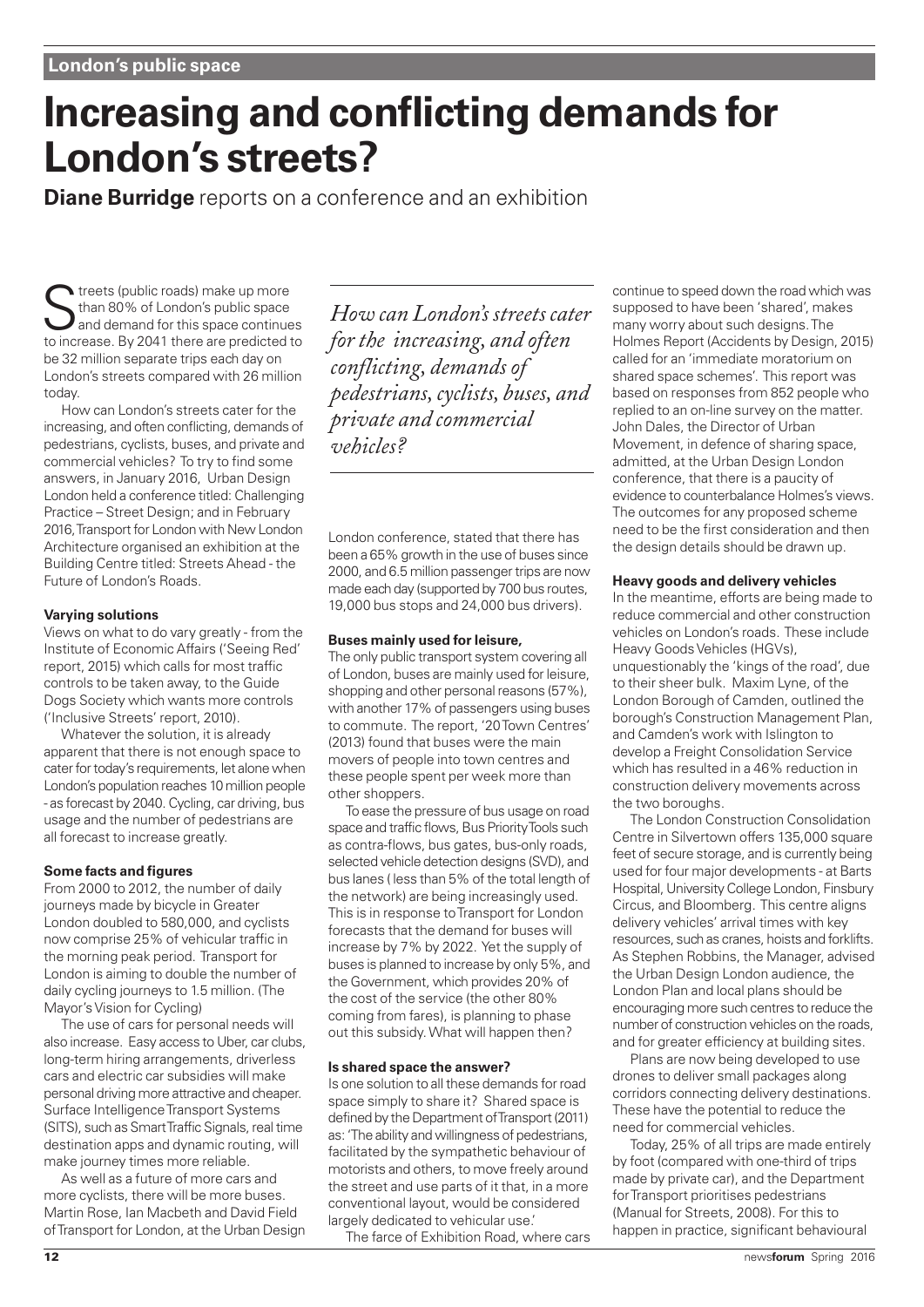# **London's streets (cont)**

# **Transport plans put heritage and environment at risk**

Heathrow third runway, Crossrail, HS2

changes are required. Active Transport Strategies are being developed and, by 2025, the number of walking journeys is expected to increase by one-third.

All these increasing demands for road space by cyclists, pedestrians, buses and car drivers in the coming years will require compromises and co-operative agreements. With the legal requirement to reduce pollution levels, and for London to be a liveable city, conflicting demands for road usage will have to be resolved. Roads are essential for movement but they are also places where social interaction occurs, contributing to a city's vitality.

#### **For further information:**

Inclusive Streets: Design Principles for Blind and Partially Sighted People (Guide Dogs, 2010) Available free from Guide Dogs

Manual for Streets: (Department for Transport, 2007): Available on the DfT website and Manual for Streets 2: (The Chartered Institution of Highways and Transportation, 2010).

Safe Streets for London Plan (TfL, June 2013) which aims to cut road deaths by 40% by 2020, via a range of measures, including redesigning "critical" major junctions and streets.

#### **Crossrail plan puts historic buildings on demolition list**

The Victorian Society has raised concern about Crossrail 2 plans which would see several historic buildings across London demolished. They include a late 19th century hotel/apartment building at 193-207 Victoria Street, and 91-99 Buckingham Palace Road including the Shakespeare pub; a Grade II listed 1909 building by H. Percy Adams on corner of Rathbone Place and Oxford Street including the Black Horse pub; the landmark 1867 Prince of Wales pub; a Grade II listed 1904 former fire station by Charles Hanlet Cooper and a former church now housing a branch of Boots in Wimbledon; the Three Johns pub on White Lion Street, Islington.

Euston would see the loss of an early 19th century terrace including the Grade II listed 64 Eversholt Street and in Dalston a block of handsome Victorian buildings including the locally listed NatWest Bank building of 1891 by Horace Cheston RIBA, will go.

The Society awaits the outcome of the public consultation which closed on 8 January 2016. It hopes that focusing attention on threatened buildings now will mean that Crossrail 2 preserves as many historic buildings as possible. This could be achieved by moving some proposed sites to locations of less architectural significance, or by modifying the sites to exclude certain buildings. Londoners should examine the maps of the proposed sites closely to see how plans will affect the areas they care about. (See more page 16)

# **Ancient woods to be destroyed for HS2**

Nearly 100 ancient woodland sites, some dating back a thousand years and included in the Domesday Book, will fall victim to the first phase of the HS2 plans. HS2 had acknowledged that at least 83 ancient woodland sites would be threatened by the proposed new railway line. The Woodland Trust examination of the HS2 Phase 1 Environmental Statement at the end of 2013, uncovered a further 23 areas along the first phase of the route which they believed could be unmapped ancient woodland. Natural England, the body responsible for the Ancient Woodland Inventory, have confirmed

that 14 of these areas are indeed ancient woodland.

Answering a question in Parliament, Robert Goodwill MP, Parliamentary Under Secretary of State for Transport, confirmed that Natural England had added the 14 woods along the HS2 route to the Ancient Woodland Inventory.

The Woodland Trust accused HS2 of "error after error, flawed calculations, and methods that go against Government guidance in its vain attempts to justify loss and damage to ancient woodlands" to make its economic case".

#### **Opposition to Heathrow third runway**

The House of Commons Environmental Audit Committee issued a strong report at the end of last year saying that the government should not support the building of a third runway at Heathrow until a number of environmental conditions can be met. The airport must put in place firm plans to deal with emissions and air quality within legal air pollution limits, and commit to introducing a night flight ban which the committee "strongly" supported, before the government gives final approval for the scheme. Heathrow has been reluctant to accept this.

The Government Aviation Committee, chaired by the prime minister, will discuss capacity in the south-east. There is concern that its members are overwhelmingly supporters of the third runway including Chancellor George Osborne, Business Secretary Sajid Javid and Patrick McLoughlin, Transport Secretary. The government decision has been put on hold for six months because of inadequate air quality and noise safeguards.

**Andrew Tyrie,** the Conservative chairman of the Treasury select committee has also citicised the analysis used to justify an additional runway in a letter to George Osborne. He said the economic case for expansion was "opaque in a number of important respects", "Nor can it be established whether the benefits are significantly different from the option of not building any new runways". He concluded that it was possible that no new runways were needed at all. He called for the process to be moved from the Department for Transport to the Treasury.

**Four Conservative Councils** close to Heathrow have threatened to launch a legal challenge to the third runway on environmental grounds if it is given the go ahead,.

#### **Tony Eccles Professor of Strategic**

**Management,** Cass Business School, wrote of "the major deficiencies in the Airports runway decision" in a letter to the FT in December. He considered "the commission's judgment on intrusive noise is so lopsided as to need major revision". On crash risk over London he says that the commission "first avoided and then evaded" the issue.

"The air pollution problem might be solvable round Heathrow" but he doubts "that Heathrow's flight paths can be sanitised enough in relation to either urban crash risk or noise intrusion for its expansion ever to become acceptable".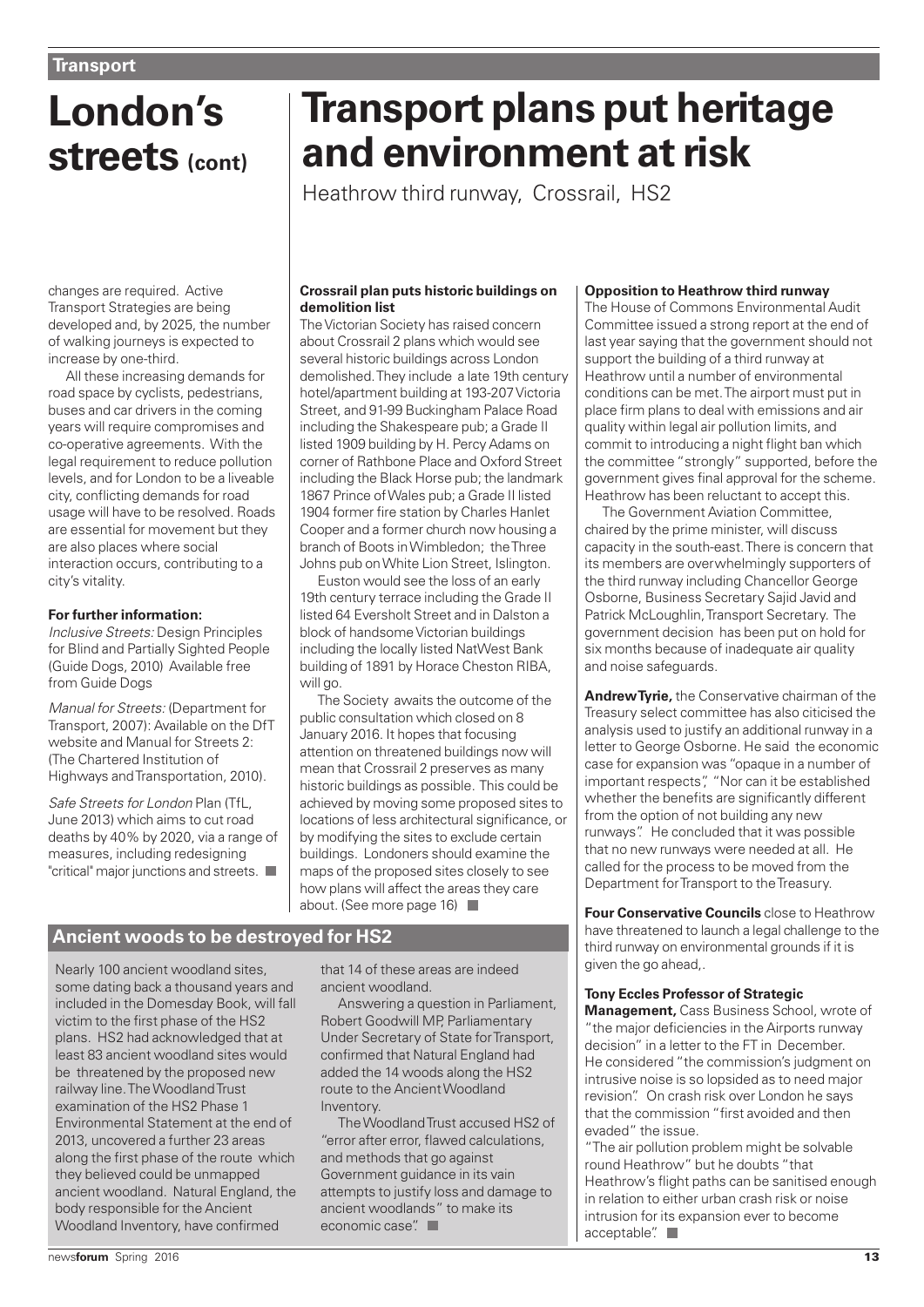# **London Skyline**

The Paddington skyscraper and other towers

Sopposition mounts to the skyscrapers<br>
cylindrical skyscraper in Paddington,<br>
dubbed the 'Paddington Pele' decigned by being planned for London the 72-storey dubbed the 'Paddington Pole', designed by Renzo Piano, has been withdrawn following protests. Nigel Barker, the planning and conservation director for London at Historic England, opposed the scheme in a strongly worded letter to the developers and Westminster city council. The scheme was to include over 300 luxury homes, offices, shops, restaurants and a small public garden of which Nigel Barker wrote: "This is not a truly accessible public realm that you can enjoy in passing and is the entrance to the bar and restaurant below, which will want to colonise the space." Mr Barker told The Times "If the planning policy is applied correctly, this scheme shouldn't get through. If policy is overturned here, where in London and England will be safe from a tower?"

Sir Terry Farrell, whose studio is based near to the proposed site, had put forward his firm's own plans for a mid-rise development for it. He described the £1 billion scheme as "piecemeal and opportunistic". The Skyline Campaign also protested against the scale of the development, with a petition against the skyscraper which attracted almost 2,000 supporters. They said the tower would "stick out like a sore thumb" against Paddington's existing low-scale architecture and conservation areas.

The developers say they will put forward a new, lower proposal in the near future, taking into account many of the objections.

#### **Proposals for over 400 twenty storey buildings**

or higher have been submitted for the south bank of the Thames and in east London. Planning permission has been granted on over 200, and nearly 90 towers are already under construction.

93 are planned for Tower Hamlets and 73 for the Greenwich Peninsular. In Whitechapel a 28 storey tower of flats near a listed 17th-century almshouse is being opposed, but another tower close to Canary Wharf has been approved. Permission has also been given for new towers in Battersea while residents of Chiswick are campaigning against a 32-storey tower.

Sir Edward Lister, London's deputy mayor for planning, defended the city's high-rise developments. He is quoted in the FT as saying: "Tall buildings have a role to play. They have considerably improved some of our skyline."

# **London Forum responses**

London Forum Tall buildings policy FOI request on Tall Buildings - February London Forum response to Proposed Changes to National Planning Policy

ondon Forum has been<br>for a change to London F<br>7.7 to require tall and larg<br>buildings to "make a positive ondon Forum has been pressing for a change to London Plan Policy 7.7 to require tall and large contribution to a coherent public realm, streetscape and to the London skyline" similar to the requirement for architecture generally (Policy 7.6).

Instead the bar for tall buildings is set much lower in Policy 7.7 (A) as "Tall and large buildings should not have an unacceptably harmful impact on their surroundings." Nowhere in Policy 7.7 is there a requirement for tall buildings to make a positive contribution, let alone to make a positive contribution to the London Skyline.

We were, therefore, very disappointed by the recent Historic England/CABE, Good Practice Advice Note: The Setting of Heritage Assets (GPA 3) which failed to get the message across about making a positive contribution to the skyline – although the word "positive" gets scattered around in the document and the press release. Something we will be taking up with Historic England.

Michael Bach

Michael Bach Chairman of the<br>
London Forum Planning and<br>
Transport Committee has<br>
mode an FOI request on bobalf of the London Forum Planning and Transport Committee has made an FOI request on behalf of the Forum on Tall Buildings (20 storeys or more) that are in the planning pipeline

At a presentation given by Colin Wilson in June 2014 information on tall buildings was given on:

- the number, their height and location on a map;
- the number of refusals without intervention by the Mayor (i.e. refusal was agreed)
- the number of Mayoral call-ins and the number granted.

The Forum is now asking for an update on the stage that they reached with a list, plus an analysis indicating:

- application in preparation, approved (plus date and expiry date), or being modified,
- development under construction and expected date for completion
- the height (in metres and storeys)
- the proposed use or primary use where in a mixed use development
- the proposed density (dwellings/ha)

### **LF response to Changes to National Planning Policy**

The London Forum has submitted detailed comments on the Proposed Changes to National Planning Policy A summary of the main points:

- Starter homes will not extend the range of affordable housing and will displace social-renting and reduce the existing supply of such units.
- Increasing residential density around commuter hubs is a poorly considered and poorly defined initiative. This whole issue needs further research with regard to the sustainability, feasibility, scale of the opportunities and whether that is the best use of the land.
- Brownfield first: the basic principle for determining priority should be the sustainability of developing in particular locations. Having been developed previously is a necessary but not sufficient criterion for

choosing sites.

- Housing delivery: with planning consents granted by local planning authorities greatly exceeding delivery by developers - there are 270,000 units in the planning "pipeline" yet net additions to London's housing stock amount to one tenth of this - greater incentives/penalties are needed to bring forward housing.
- Retention of commercial uses: the crude tool of Permitted Development Rights is already undermining the economic success of town centres and is contrary to the NPPF.

The full document can be seen on the London Forum website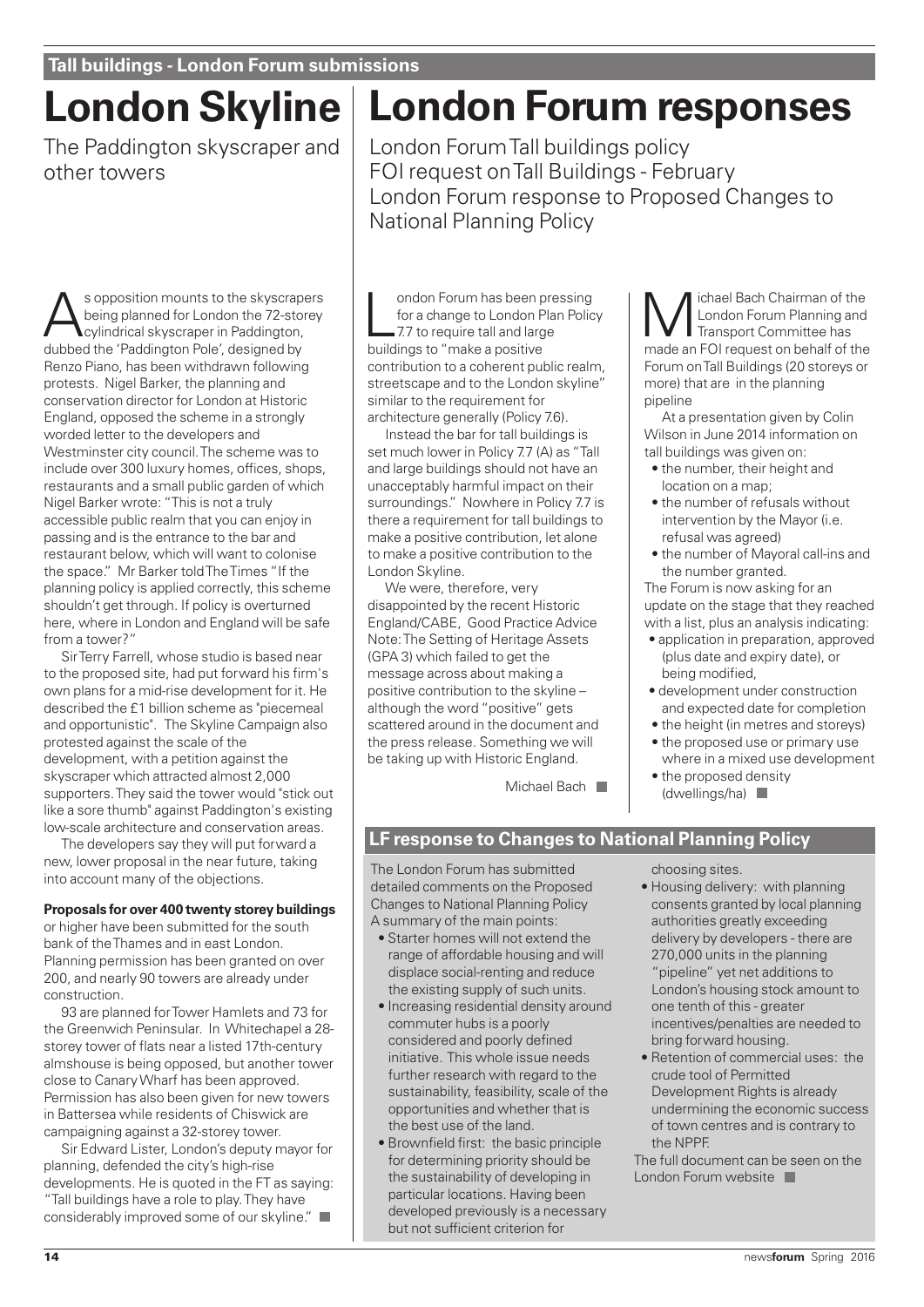# **The Basement controversy rumbles on**

Mega-basement turning into an international incident in Kensington!

The number of planning applications<br>for domestic basements in London<br>has more than tripled since 2011<br>although the rate of growth slowed sharply he number of planning applications for domestic basements in London has more than tripled since 2011 last year.

New figures from property data company Glenigan show that 887 applications involving a residential basement were submitted to local authorities in the capital during 2015. The growth is not just in the number of applications but is spreading to other parts of London in areas such as Queens Park and Ealing.

However few of them are likely to turn into an international incident as has one in Kensington Palace Gardens.

The billionaire founder of Foxtons estate agency was granted planning consent in 2008 for a mega-basement under his London home in Kensington Palace Gardens to house his vintage car collection.

The grade II-listed four-storey mansion, formerly occupied by the Russian

embassy, is next door to the French ambassador's residence, once home to the 10th Duke of Marlborough. The French Embassy has rented the 19th century residence since 1946. Faced with the prospect of a multi-storey mega-basement being constructed next door, the Ambassador, Sylvie Bermann, applied for a judicial review to try to stop the work, arguing that it would compromise French Embassy security, and challenging the validity of certificates of lawfulness granted by Kensington and Chelsea council.

But the judge rejected the application on most of the embassy's complaints, agreeing only that the council had acted unlawfully by failing to enter the certificates on its planning register. He ruled that the French government will now have to pay the bulk of the council's costs, estimated to be more than £100,000.

However Madame Bermann has decided to take her case to the Court of Appeal and an alliance of fellow diplomats have weighed in to support her.

Apparently they are invoking Article 22 of the Vienna Convention, which obliges the host state to protect the premises of diplomats against "intrusion or damage" and prevent "disturbance of the peace of the mission or impairment of its dignity". Moreover diplomats from France, Saudi Arabia, Japan, India, Russia and Lebanon, who all live on the street, have also written in protest to the Crown Estate, (the freeholder) copied to Buckingham Palace and the Foreign Office. They call on the Crown Estate to "protect the integrity of their residences" and cite the diplomatic rights guaranteed under the 1961 convention.

Since the start of 2015, three London boroughs – Kensington & Chelsea, Westminster and Islington, have imposed restrictions on basement development of more than one storey below ground.

# **Local authorities to sell government assets**

More local authorities are set to sell government assets through the One Public Estate programme, a "new approach to managing land and property".

The Programme, launched in 2013, is jointly run by the Cabinet Office and the Local Government Association (LGA). It brings together all public sector bodies within a locality. The programme has supported 32 of the largest land and property owning councils in England.

Over 100 councils have now joined phase 3 and will be pooling data on their asset holdings and developing joint plans to share property and release surplus land and buildings for other uses. This will also release excess land and property which can be reused for housing and new enterprise, boosting local jobs, growth and house building.

The programme claims to be "a radically new approach to managing land and property" that will "save money for taxpayers, whilst delivering more integrated, efficient public

services… in places which are more convenient for users."

It also claims that it will create an additional 20,000 jobs and around 9,000 homes, raise £129 million capital receipts from land and property sales and save £77 million on running costs.

£6 million of funding for the programme from the government was announced by the Chancellor in the summer budget. A further £31 million has now also been announced as part of the Autumn Statement, which will support further expansion of the programme over this Parliament. The councils will receive funding and practical support from the Government Property Unit and LGA, to remove bureaucratic red tape and unblock barriers.

# **Mayor's Design Advisory Group**

The Mayor's Design Advisory Group is appointed by the Mayor and is made up of experts in the built environment covering architecture, planning, housing, construction, development and design.

The group met with New London Architecture, and other key figures to prepare a series of recommendations for the incoming Mayor on how London can deliver a high-quality, socially inclusive environment. Called the Good Growth Agenda, it looks at how to plan to accommodate the huge increase in population while still creating places where Londoners will want to live and work.

#### **Papers include**

Growing London, which addresses the question of where people are going to live, and how we can balance an increase in density with high quality design.

Public London examines how London's streets and public spaces can be designed, managed and delivered to support increasing pressures on movement and recreation.  $\blacksquare$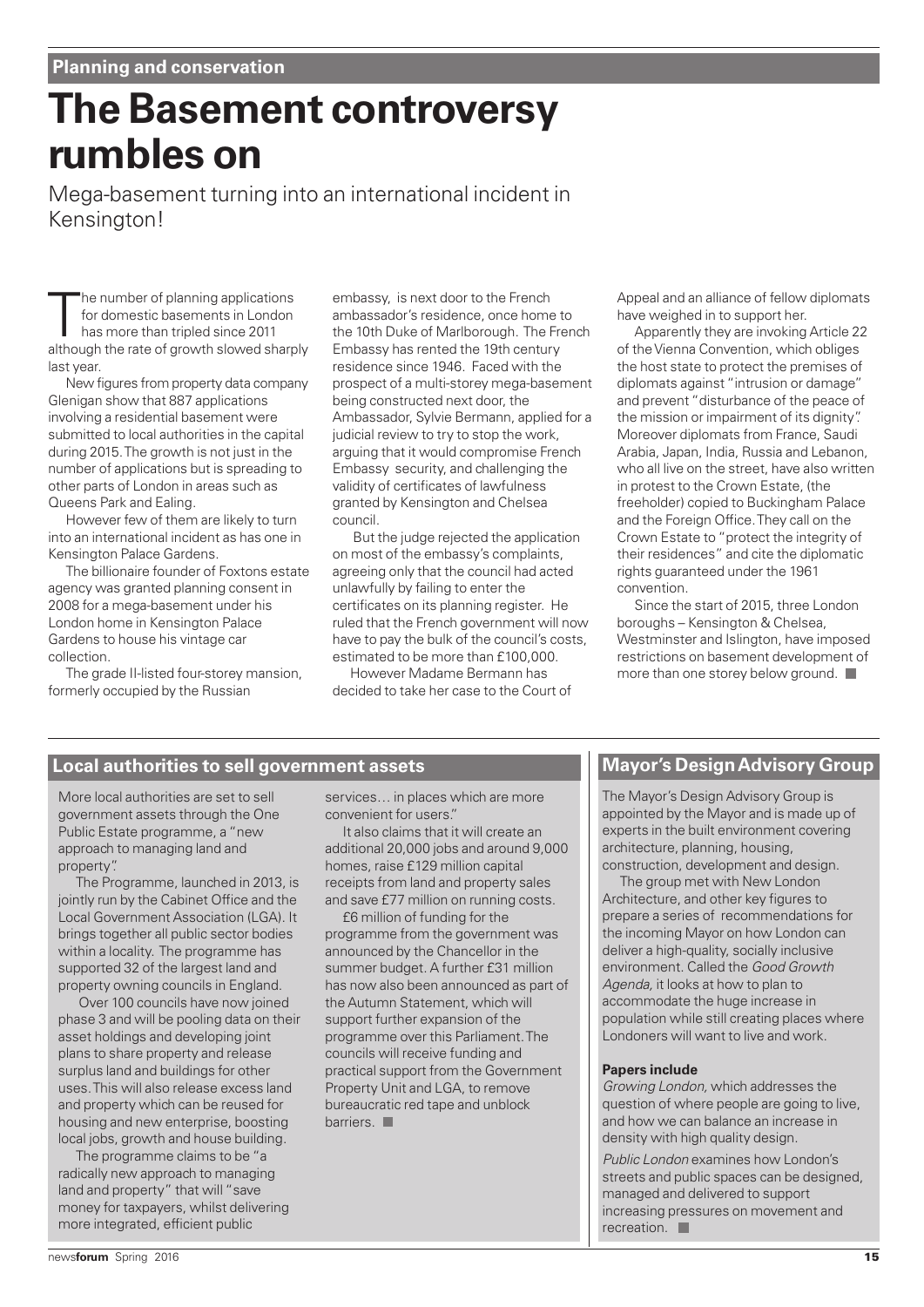# **Round the Societies**

A round-up of news from our member societies. By **Diane Burridge**

# **Major plans for the Exhibition Road area**

The **Brompton Association** received a grant from the Royal Borough of Kensington and Chelsea's City Living Local Life Programme to design improvements to the area. Architects were commissioned to examine neglected open space near the Ismaili Centre, where the Yalta Memorial is situated. Plans have been submitted to the Council, and action is now awaited.

The **Knightsbridge Association** is supporting the Re-imagining Albertopolis Project which aims to transform the public realm area around the Royal Albert Hall and the Albert Memorial. The Association is also supporting improvements to the Natural History Museum, the Science Museum, the Royal College of Music and the Post Office Building, now acquired by Imperial College. The Brompton and the Knightsbridge Associations, together with other organisations, are encouraging TfL to bring forward plans for South Kensington station to deal with congestion and improve way finding and access, whilst respecting the heritage of the station environs.

### **Whose plan for Brockwell Park?**

With various associations operating near Brockwell Park – the Herne Hill, Tulse Hill, Brixton and Norwood forums/societies – now aiming to develop neighbourhood plans, discussions have included which plan should cover the Park itself, if at all? The **Brixton Society** has urged that the Park should be seen as a 'standalone' entity, self-governed by the long-established Brockwell Park Community Partners. The Localism Act requires that definite boundaries be set for any neighbourhood plan, but several of the proposed plans cover sections of the Park. Ultimately, Lambeth Council is responsible for agreeing the boundaries, and the Lambeth Forum Network will hopefully help to resolve matters.

# **Changed management of Battersea Park**

Enable Leisure and Culture (Enable) - a staff mutual consisting mainly of ex-Council employees - has taken over the management of Battersea Park with a contract to October 2019. There will be competitive tendering for the Park's management after this date.

For the **Friends of Battersea Park**, the jury is out regarding these new arrangements, and there is concern as to what will happen after October 2019. Enable have assured the Friends that service levels and quality will not be affected. The company is applying for charitable status which could open up new funding sources. Enable's portfolio includes parks, playgrounds, cemeteries and crematoria, leisure and sport, the Putney School of Art and Design, arts, events and filming in Wandsworth.

# **The Blackheath Storyboards' Project**

Six storyboards around the Heath are planned by the **Blackheath Society**. With £4,800 now agreed from the community premium fund (resulting from the OnBlackheath Festival), matched by the Society, detailed planning is underway. Further funding is being sought; and it is aimed that the trail guided by the storyboards (and information leaflet) will be completed by early 2017.

# **Crossrail 2 and other plans for Wimbledon**

The **Wimbledon Society's** Planning Committee reviewed 150 applications in 2015 sending more than 50 objection letters, and writing to Government on matters relating to affordable housing, council funding and general policy matters.

The Committee is well aware that, although not programmed to start until 2020, important decisions on the basic design of Crossrail 2, and how it affects Wimbledon, are being taken now. This project has major implications for Wimbledon Town Centre and its hinterland. In its response to the TfL consultation, the Society has taken the view that this project cannot be seen as merely a 'rail project', but needs to be fully integrated into the Town's long-term planning future. Demolition of substantial sites will have a major impact on the Town's 'offer', and its local shops and businesses. For a copy of the Society's letter to TfL's consultation see: http://www.wimbledonsociety.org.uk **w**

# **Defending Enfield's Green Belt**

Fairview New Homes has submitted proposals to build 300 dwellings, a school and a college on Green Belt land owned by the Church of England between Enfield Town and Oakwood. The **Enfield Society** is a member of Enfield Roadwatch, a new coalition aiming to prevent this development. The Society is also keeping a watch on Berkeley Homes' plans to develop housing where Middlesex University's campus used to be in Trent Park and has objected strongly to the storage and distribution of vehicles on Green Belt land (in an area of Special Character) in front of Trent Park.

# **The Notting Hill East Neighbourhood Forum**

The Notting Hill East Neighbourhood Forum has been set up to supersede the Westbourne Neighbourhood Association (WNA). WNA was set up over forty years ago to fight against losing Moorhouse Road due to Council plans to build an arterial road through the area. That campaign was successful, and since then other successful campaigns have included improving road safety; having quieter buses; as well as saving parks in Shrewsbury Gardens and St Stephens Gardens.

With this formidable campaigning experience, long-term members of the Westbourne Neighbourhood Association are now actively involved in the new Notting Hill East Neighbourhood Forum. For information about their work, see: Notting Hill East Designation Notice.

### **Practical action in Greenwich – removing defacements**

As we are so often aware in our everyday lives, it is the little things that can affect our sense of well-being. Litter certainly can depress one and despoil an area terribly.

Since 2001, **Greenwich Society** volunteers have been removing defacements, such as litter and stickers. In 2015 alone, a team of 17 volunteers removed 567 of these, alongside reporting to the Council markings which were too high or difficult to remove. If only such actions were not needed.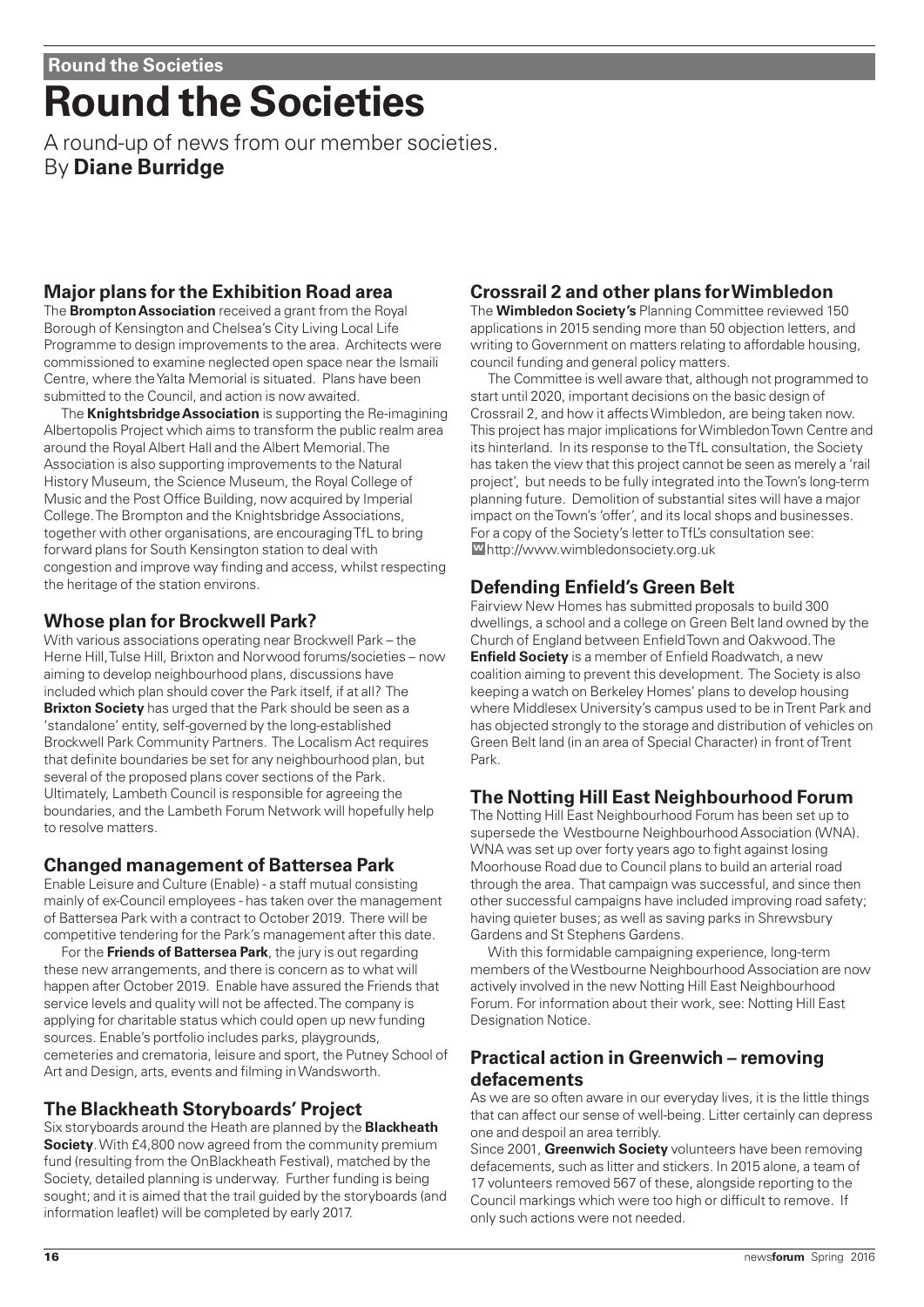### **Charging for community events in open spaces in Harrow?**

The **Pinner Association** has been active in objecting to the Council's proposals to impose charges for the use of parks, open spaces and streets in Harrow for events organised by charities and other non-profit making organisations.

Events that the Pinner Association have helped to organise include: the four band concerts, the annual Mayor's wreath-laying ceremony in the Peace Garden, the Sunday Remembrance Service, and the Pinner Pantomime Evening. In their representation to the Council, the Association also highlighted the many parties organised by local people to raise money for local charities.

The Pinner Association has calculated that, even with the discount for charities, the cost of organising the four free-toattend, open air summer band concerts would increase by at least £2,796. Additionally a deposit of £1,000 per day (with no discount for charities) would be required and would only be returnable if, in the opinion of Harrow Council, no damage had occurred to the venue, no noise or other disturbance had occurred, there was no litter to clear up, etc. Such proposals could easily dissuade people from being active citizens. For more information, see: http://www.pinnerassociation.co.uk/content/harrow-proposal-**w**to-charge-for-use-of-parks-etc/

### **King's Cross Coal Drops**

Thomas Heatherwick has designed a scheme to convert the Coal Drops at King's Cross - brick and cast-iron Grade II listed structures built in the 1850s and 1860s to transfer coal to road carts - into a £100 million retail quarter.

The design to be completed by 2018 envisages linking the roofs of the two buildings and the creation of a piazza. The Grade II listed buildings were badly damaged in a fire in the eighties and have been empty and semi-derelict for at least two decades. The proposal was approved by Camden council despite objections from heritage groups and local campaigners including **Camden Civic Society, SAVE,** and the **Victorian Society** who said: "The proposals pay no respect to the listed status of the Eastern Coal Drops, disfiguring the roofscape to the degree of substantial harm."

Local conservation groups are dismayed that the scheme was supported by Historic England and that they were denied a hearing by the Council at the Planning Committee meeting. James Dunnett, of the **Islington Society**, was quoted in The Times as saying: "No voice was given to objectors whatsoever. Only one councillor was prepared to say that it was hideous. They kept harking back to the public benefit outweighing any harm."

Heatherwick is no stranger to controversy his design for the new Routemaster bus, and his Thames Garden Bridge plan have been widely criticised. He said that the structures "were never designed for people to walk through and would never have been a successful retail destination if they were simply cleaned and filled with shops." "Rather than adding an entirely foreign new structure to connect the old buildings, we chose simply to bend and stitch the two roofs together, framing a dynamic new public space".

### **Clapham Through Time - a new book**

This fascinating book by Alyson Wilson and Claire Fry of **Clapham Society** traces some of the many ways in which Clapham has changed and developed over the last century through a selection of photographs of Clapham in the past shown alongside exactly the same views taken this year with a brief historical commentary for each pair.

In ancient times Clapham was a secluded Surrey village, clustered round a manor house and church. By the seventeenth century, the wealthy of London were building houses there as rural retreats and, by 1800, their mansions in extensive grounds surrounded Clapham Common, which was becoming a place of recreation. As London and the railways spread outwards those families sold their ground to developers who built the terraced houses which cover the area today. A few mansions have survived and have been put to new uses. The book traces these changes over the years.

Both authors are long-time Clapham residents. Alyson Wilson, a member of the Clapham Society's Local History Sub-committee, is an art historian and researcher, and has written and edited several books about Clapham.

Claire Fry is a graphic designer who has regularly recorded the changes that have taken place in Clapham over the years with her camera.

**Clapham Through Time** (Amberley Publishing, price £14.99) The book is available at **w** Amazon.co.uk.

### **Inappropriate high rise in Kingston**

Eighteen months of concerted effort by the **Kingston Upon Thames Society** and the Kingston Residents' Association has paid off. The Council has finally rejected the St George's scheme for the Old Post Office.

Initial plans included a 19 storey block and, even with changes to reduce this height to 16 storeys, residents were appalled at the impact this development would have on nearby listed buildings and Conservation Areas. Developers were also only providing 10% three bedroom affordable units despite Council policy requiring 25%. And the Development Brief suggested a maximum of nine storeys adjacent to the old sorting office, when 13 storeys were proposed.

The developers are likely to go to appeal as they have now bought the site. The Society has stated that, with the Kingston Residents Association, they are prepared for another long fight.

### **Restoration of the Glossop Memorial**

The **Isleworth Society's** grant application to the Heritage for London Trust for nearly £4,000 to help restore this memorial in Upper Square has been successful. The Society is contributing £2,000 towards the project and has also received funding from the Council's Street Improvement Project. ■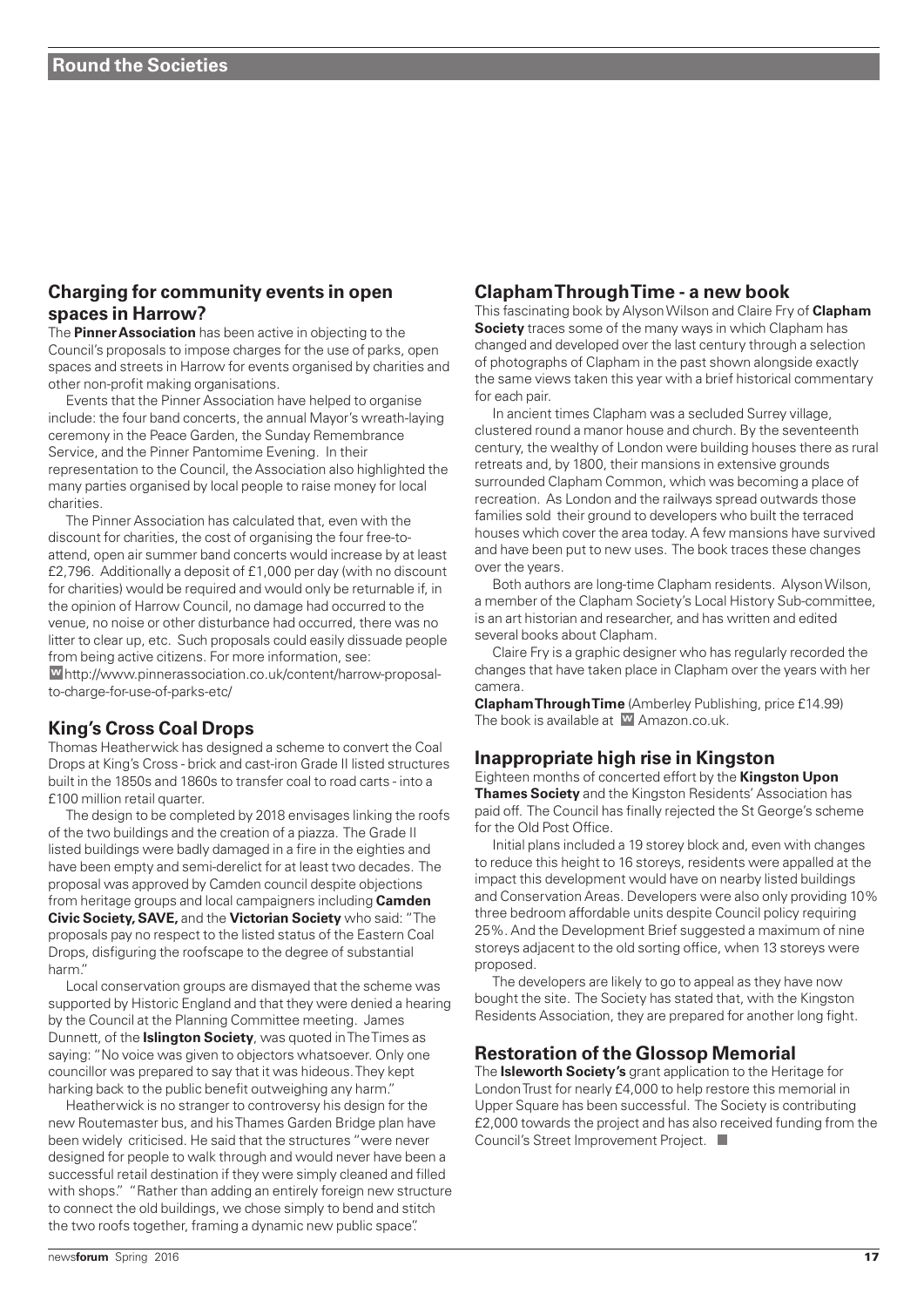# news**briefs**

News and issues of interest and concern to note.

### **The cost of outsourcing government services**

Despite revelations of past incompetence and accounting anomalies, an analysis by the Information Services Group shows a sharp increase in the government's use of private firms to provide public services. Vast sums of money are going to private-sector contractors including Carillion, Serco, G4S, and Capita.

The number of such government contracts had already more than doubled between 2010 and 2014, but doubled again in the past year from £32bn to £60bn.

Capita leads with \$14.5bn sales to the UK government and under a £1bn deal over seven-to-ten years will provide NHS primary care providers such as GPs, opticians, pharmacists and dentists with a range of back office services, the management of clinical records and helping new doctor-led clinical commissioning groups to buy billions of pounds of services for hospitals and GPs.

Leidos, a US company specialising in defence and health services, will deliver bandages, food and medical equipment to forces overseas and in the UK with a \$9.1bn contract for the next 13 years. More than 1,200 Ministry of Defence employees were transferred to the contractor on August 1 as part of the deal.

Carillion has contracts to maintain and upgrade the entire military estate for the MoD, including RAF Cranwell, Catterick Garrison, Sandhurst, RAF Lyneham and MoD Stafford.

However, as the report also points out, this policy does not necessarily lead to cost savings or greaterr efficiency. Serco and G4S are struggling to shed the reputational damage incurred in the UK for overcharging the government on the electronic monitoring of offenders. Jarvis, the defunct railway contractor, ended up in the High Court over its handling of income that it was due but had not received. Connaught, the council house maintenance group, collapsed into administration after irregularities were found in its largest contracts. Amey, Alfred McAlpine and Mowlem all were beset by accounting black holes before being swallowed by rivals.

### **Lobbyists at Westminster**

The coalition government introduced the Transparency of Lobbying, Non-Party Campaigning and Trade Union Administration Act in 2014 creating a register of lobbyists, after a spate of Westminster "cash for access" scandals. But there is concern that it is considered to be ineffectual, only picking up a fraction of the public affairs activity taking place in Britain. Lobbyists only have to sign up if they communicate directly with ministers or permanent secretaries. Contacts with more junior civil servants or special advisers are not within the scope of the register.

Alison White, registrar of the Office of Consultant Lobbyists which runs the list for the government - admitted in the Financial Times there were "all sorts of exemptions in the [Transparency of Lobbying] act". "it is quite narrowly drafted, it talks about direct communication with ministers on behalf of a paying business," she said. "It concerns me that the register doesn't pick up the big in-house corporate lobbyists or the legal firms that provide public affairs advice".

Over 100 firms are signed up including well-known names such as APCO, Bell Pottinger, Burson-Marsteller, Edelman, Hanover, Portland and Weber Shandwick . There are also planning public

affairs specialists such as Curtin Communications, Field Consulting, PPS Group and Terrapin Communications. But many in-house public affairs professionals are absent.

The "big four" accountancy firms - Deloitte, Ernst & Young, PwC and KPMG - have all signed up but only two law firms out of the dozen or more that offer public affairs services in Britain have registered - Clifford Chance, and Cooley, a San Francisco-based firm that focuses on the technology sector.

Linklaters' website says "our relationships with public bodies enable clients to benefit from direct access to public decision makers", yet they can legitimately say their activities are not covered by the register because its limits are so clearly defined. For instance, some say the rules do not apply to them because they only draft communication on behalf of their clients without directly contacting officials themselves.

The Office of Consultant Lobbyists has criminal enforcement powers, but it is more likely that those who fail to register will face civil fines of up to £7,500.

### **More on the Westminster revolving door**

Former ministers and senior civil servants are supposed to seek approval from the Advisory Committee on Business Appointments before accepting potentially lucrative roles in the private sector. Former ministers are banned from lobbying former colleagues for two years after their departure and must refrain from using "privileged information" gained while in government.

Now the Committee chair, Baroness Browning, has admitted its failure to take appropriate action in the past and has decided to "express its concerns publicly",

It is clear that many that former ministers and civil servants have failed to submit applications to it before accepting jobs, or have been referred retrospectively, and it has not publicly rebuked those that have failed to apply to it.

Since the change of government last May the committee has dealt with 109 applications from former ministers so far this financial year, compared with 49 the year before, ranging from nonexecutive directorships at FTSE 100 companies, consultancy work at City law and public relations firms and advisory roles to banks.

In 2013 Dave Hartnett went from HMRC where he had official dealings with Deloitte to work for the company. Gary Follis, former chief of staff to shadow chancellor Ed Balls, now works for the Association of British Bookmakers.

Former ministers pursuing new careers include Sir Danny Alexander, the former chief secretary to the Treasury, who became vice-president and corporate secretary at Asian Infrastructure Investment Bank. Dan Rogerson, former water minister, is now the chairman of Wessex Water. Sir Edward Davey, former energy secretary, now works for energy sector lobbyist MHP Communications. Tony Blair has gone to JPMorgan and Alistair Darling is at Morgan Stanley.

Pimco the Californian bond dealer is a popular destination: Gordon Brown has joined the board chaired by former Federal Reserve chairman Ben Bernanke. Andrew Balls, brother of Ed Balls - Mr Brown's former right-hand man - is chief investment officer for global fixed income at Pimco.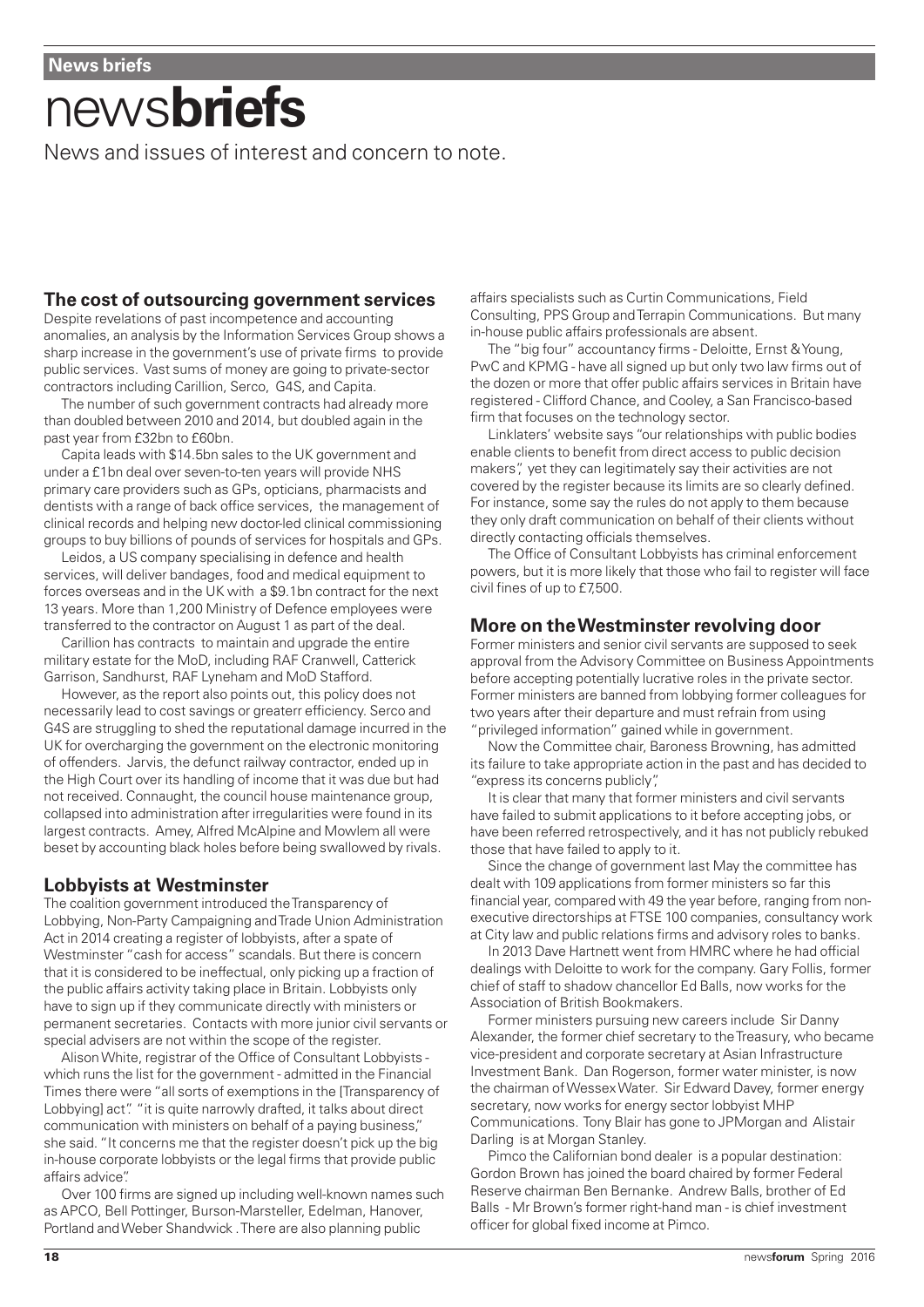# news**briefs**

### **More books of interest Slow Burn City: London in the Twenty-First Century by Rowan Moore**

Rowan Moore describes a slow burn city as one "renewed by change, not devastated by it", evolving gradually and organically, holding past, present and future in an equilibrium of mutual respect. What has happened to London in the past 35 years is the opposite of that. Moore finds the astonishing pace of change exciting but also devastating - not just to its traditional architectural styles and skyline, but to property prices, the character of neighbourhoods and the quality of life and work for its workers many of whom can barely afford to rent, let alone buy, a home in the capital.

Moore's book discusses many vital issues, provides historical perspective, and is packed with entertaining asides including a mischievously provocative chapter called "You've been Heatherwicked", which lambasts the proposed Garden Bridge. London has always been shaped by commercial forces from John Nash's grandiose plans for the Prince Regent to today's Canary Wharf or the Shard at London Bridge. Moore describes how in the past commercial forces were tempered by interventions of publicspirited reformers "in the name of public good": the rise of town planning regulations beginning with early attempts after the Great Fire of London in the 1660s; the great Victorian urban improvement schemes, and campaigns to protect open spaces; 20th century local authority housing, and more, advances which were emulated across the world.

He finds that present day elected representatives have lost the courage, and maybe the power and resources, to stand up to wealthy and well-connected commercial developers: "market forces are running riot" and "London has yet to find a public response similar to those in the past." He discusses the defects of modern developments and also proposes his own solutions which include re-examining the idea of the Green Belt which he asserts, "mostly serves the people who live in it".

### **Books to mark the Open Spaces Society 150th anniversary**

#### **Village Greens**

In this profusely-illustrated guide, Graham Bathe looks at the origin, history, diversity and wildlife of greens, their role during celebrations and periods of unrest, and their ongoing importance today. £5.00

#### **Saving Open Spaces**

Kate Ashbrook tells the story of the Open Spaces Society's 150 year struggle for commons, greens, open spaces and paths.

#### **Common Land**

Graham Bathe explores the rich heritage of commons, the opportunities they provide for enjoying wildlife, archaeology and recreational access, and their links to folklore and literature. £5.00

http://www.oss.org.uk/what-we-do/publications/ **w** 113,000 dwellings - that has arisen since 2014.

### **Clapham air raid shelters to open for tours**

The Clapham South air raid shelters at the south-east corner of Clapham Common housed up to 8,000 Londoners during the Blitz in 1944, when the bombing of London intensified with the use of V-1 and V-2 rockets.

The tunnels, listed Grade II in 1998, are located 180 steps below ground under the Northern line, opposite Clapham South Tube station. They have occasionally been open for public tours. Now TfL has secured planning permission and listed building consent from Lambeth Council to open them to the public for regular tours as part of the London Transport Museum's Hidden London tours. The park-side rotunda building with views over Clapham Common will be refurbished and leased to a private company as a café or restaurant, with exhibition space telling the history of the tunnels.

Built between 1940 and 1942, it is the only deep-level shelter remaining that retains much of the original signage; one of the signs points to the Anson, Beatty, Collingwood and Drake air raid shelters. And it is one of the few to retain many of the original bunk beds. It had canteens, medical aid posts and lavatories.

The bunker closed in May 1945 and was then used as a hostel for the military and civilians, including 492 Jamaican migrants who were temporarily housed in the shelter in 1948. Since then the bunker has been rented out for secure archive storage. Renovation work could start in mid-2016.

#### **Museum of London to move to Smithfield**

Following the blocking of redevelopment plans for Smithfield market, (Newsforum no. 67) the developer TH Real Estate sold the lease back to the City of London Corporation which owns the freehold. This has opened the way for the Museum of London to move to the site which is particularly attractive because the new Crossrail and upgraded Thameslink lines will stop nearby. It is thought that the Museum's current site may be redeveloped as a concert hall.

### **London demographic statistics**

Population, dwelling and household figures Population

| <b>I</b> Upulation |             |                                                                                                                                                 |           |
|--------------------|-------------|-------------------------------------------------------------------------------------------------------------------------------------------------|-----------|
| 1939               | 8.6 million |                                                                                                                                                 |           |
| 1951               | 8.164.416   | 1981                                                                                                                                            | 6.608.513 |
| 1961               | 7.781.342   | 1991                                                                                                                                            | 6.887.280 |
| 1971               | 7.449.184   | 2001                                                                                                                                            | 7.172.036 |
| $0.01F$ .          |             | $\bigcap_{i=1}^n$ $\bigcap_{i=1}^n$ $\bigcap_{i=1}^n$ $\bigcap_{i=1}^n$ $\bigcap_{i=1}^n$ $\bigcup_{i=1}^n$ $\bigcup_{i=1}^n$ $\bigcap_{i=1}^n$ | 0.170.000 |

2015: 8.6 million (GLA Upddated figure) 8,173,900 \* NB:House prices began to rise steeply from 1970, completely uncorrelated to population numbers which were falling throughout the period

| 2013 | <b>Households</b> | 3.266.173 (DCLG) |                                      |
|------|-------------------|------------------|--------------------------------------|
|      | Dwelling stock    |                  | 3.383.030 (DCLG/GLA)                 |
| 2014 | Households        |                  | 3.541, 000 (GLA dataset)             |
|      | Dwelling stock    |                  | 3,427,650 (DCLG Update 1 April 2014) |
|      |                   |                  |                                      |

Average household size in London 2.48 in 2011

Thus during the period before 2014 there was actually spare capacity in the dwelling stock; yet we were consistently being told there was a shortage. Housebuilders already have more than enough actual permissions in London to fill the gap - approximately